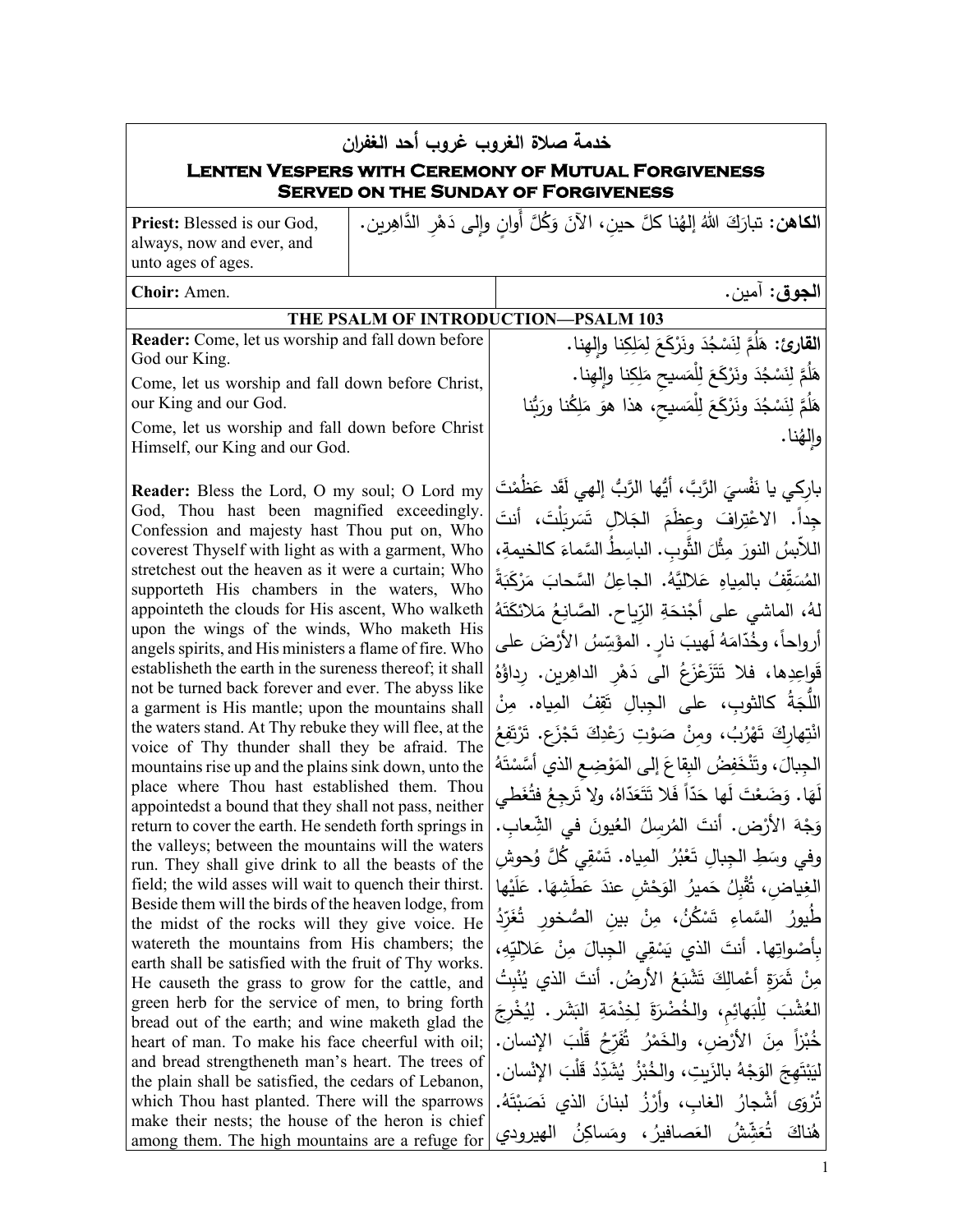| the harts, and so is the rock for the hares. He hath<br>made the moon for seasons; the sun knoweth his<br>going down. Thou appointedst the darkness, and<br>there was the night, wherein all the beasts of the<br>forest will go abroad; young lions roaring after their<br>prey, and seeking their food from God. The sun<br>ariseth, and they are gathered together, and they lay<br>them down in their dens. Man shall go forth unto his<br>work, and to his labor until the evening. How<br>magnified are Thy works, O Lord! In wisdom hast<br>Thou made them all. The earth is filled with Thy<br>creation. So is this great and spacious sea, wherein<br>are things creeping innumerable, small living<br>creatures with the great. There go the ships; there<br>this leviathan, whom Thou hast made to play<br>therein. All things wait on Thee, to give them their<br>food in due season; when Thou givest it them, they<br>will gather it. When Thou openest Thy hand, all<br>things shall be filled with goodness; when Thou<br>turnest away Thy face, they shall be troubled. Thou<br>wilt take their spirit, and they shall cease; and unto<br>their dust shall they return. Thou wilt send forth Thy<br>Spirit, and they shall be created; and Thou shalt<br>renew the face of the earth. Let the glory of the Lord | تَتَقَدَّمُها. الجبالُ العالِيَةُ لِلأَيلَةِ، والصُّخورُ مَلْجأً<br>للأرانب. صنَعَ القمَرَ للأوقاتِ، والشَّمْسُ عَرَفَتْ<br>غُروبَها. جَعَلَ الظُّلْمَةَ فكانَ لَيْلٌ، وفيهِ تعْبُرُ جميعُ<br>وحوش الغاب. أَشْبالٌ تَزْأَرُ لِتَخْطُفَ وتَطْلُبَ مِنَ<br>اللهِ طَعامَها. أَشرَقَتِ الشَّمسُ فاجتَمَعَتْ، وفي<br>صِيَرِها رَبَضَت. يَخْرُجُ الإِنسانُ إِلَى عَمَلِهِ وإِلَى<br>صِناعَتِهِ حتى المَساء. ما أَعْظَمَ أَعْمالَكَ يا ربُّ،<br>كلُّها بِحِكْمَةٍ صنَعْتَ، قَدِ امْتَلَأْتِ الأَرضُ مِنْ<br>خليقَتِكَ. هذا البَحْرُ الكَبيرُ الواسِعُ، هناكَ دَبّاباتٌ<br>لا عَدَدَ لَهَا، حَيَواناتٌ صِغَارٌ مَعَ كِبارٍ. هُناكَ<br>تَجْرِي السُّفُنُ، هذا التِّنّينُ الذي خَلَقْتَهُ يَلْعَبُ فيه.<br>وكِلُّها إِيّاكَ تَتَرَجَّى، لِتُعْطِيَها طعامَها في حينِه، وإذا<br>أَنتَ أَعْطَيْتَها جمَعَتْ. تَفْتَحُ يدَكَ فَيَمْتَلِئُ الكُلُّ خيْراً،<br>تَصْرِفُ وجهَكَ فَيَضْطَرِبِونِ. تَنْزِعُ أَرواحَهُمْ فَيَفْنَوْنَ،<br>وإِلَى تُرابِهِمْ يَرْجِعونَ. تُرْسِلُ روِحَكَ فَيُخلَقُونَ، |
|----------------------------------------------------------------------------------------------------------------------------------------------------------------------------------------------------------------------------------------------------------------------------------------------------------------------------------------------------------------------------------------------------------------------------------------------------------------------------------------------------------------------------------------------------------------------------------------------------------------------------------------------------------------------------------------------------------------------------------------------------------------------------------------------------------------------------------------------------------------------------------------------------------------------------------------------------------------------------------------------------------------------------------------------------------------------------------------------------------------------------------------------------------------------------------------------------------------------------------------------------------------------------------------------------------------------------------|-------------------------------------------------------------------------------------------------------------------------------------------------------------------------------------------------------------------------------------------------------------------------------------------------------------------------------------------------------------------------------------------------------------------------------------------------------------------------------------------------------------------------------------------------------------------------------------------------------------------------------------------------------------------------------------------------------------------------------------------------------------------------------------------------------------------------------------------------------------------------------------------------------------------------------------------------------------------------------------|
| be unto the ages; the Lord will rejoice in His works.<br>Who looketh on the earth and maketh it tremble,<br>Who toucheth the mountains and they smoke. I will<br>sing unto the Lord throughout my life, I will chant<br>to my God for as long as I have my being. May my<br>words be sweet unto Him; I will rejoice in the Lord.<br>O that sinners would cease from the earth, and they<br>that work iniquity, that they should be no more.<br>Bless the Lord, O my soul. The sun knoweth his                                                                                                                                                                                                                                                                                                                                                                                                                                                                                                                                                                                                                                                                                                                                                                                                                                    | وتُجَدِّدُ وَجْهَ الأَرضِ. لِيَكُنْ مَجْدُ الرَّبِّ إلى الدهْرِ ،<br>يَفْرَحُ الرَّبُّ بأعمالِه. الذي يَنْظُرُ إلى الأرْض<br>فيَجْعَلَها تَرْتَعِدُ، ويَمَسُّ الْجبالَ فَتُدَخِّنُ. أَسَبِّحُ الرَّبَّ<br>في حَيَاتِي، وأَرَّتِلُ لِإلْهِي ما دُمْتُ مَوْجوداً. يَلَذُ لَهُ<br>تَأْمُّلِي، وأنا أَفْرَحُ بِالرَّبِّ. لِتَبِدِ الْخَطَأَةُ مِنَ الأَرْضِ،<br>ولا يبْقَ فيها الأَثَمَة. باركِي يا نفسِيَ الرَّبِّ. الشَّمْسُ                                                                                                                                                                                                                                                                                                                                                                                                                                                                                                                                                          |
| going down. Thou appointedst the darkness, and<br>there was the night. How magnified are Thy works,<br>O Lord! In wisdom hast Thou made them all.                                                                                                                                                                                                                                                                                                                                                                                                                                                                                                                                                                                                                                                                                                                                                                                                                                                                                                                                                                                                                                                                                                                                                                                | عَرَفَتْ غُروبَها، جَعَلَ الظُلْمَةَ فكانَ لَيْلٌ. ما أعظَمَ<br>أعمالَكَ يا ربُّ، كلّها بحِكْمَةٍ صَنَعْتَ.                                                                                                                                                                                                                                                                                                                                                                                                                                                                                                                                                                                                                                                                                                                                                                                                                                                                         |
| Glory to the Father, and to the Son, and to the Holy<br>Spirit; both now and ever, and unto ages of ages.<br>Amen.<br>Alleluia, Alleluia, Alleluia. Glory to Thee, O God.<br>(3x)                                                                                                                                                                                                                                                                                                                                                                                                                                                                                                                                                                                                                                                                                                                                                                                                                                                                                                                                                                                                                                                                                                                                                | المَجْدُ للِآبِ، والابنِ، والروحِ الْقُدْسِ، الآنَ وكُلِّ أُولِن<br>والى دَمُر الداهرِينِ. آمينِ.<br>هَلِلوبيا، هَلِلوبيا، هَلِلوبيا، المَجْدُ لَكَ يا الله. (ثلاثا)<br>يا إلهَنا وَرَجاءَنَا لَكَ المَجْد.                                                                                                                                                                                                                                                                                                                                                                                                                                                                                                                                                                                                                                                                                                                                                                         |
| O our God and our Hope, glory to Thee!<br><b>THE GREAT LITANY</b>                                                                                                                                                                                                                                                                                                                                                                                                                                                                                                                                                                                                                                                                                                                                                                                                                                                                                                                                                                                                                                                                                                                                                                                                                                                                |                                                                                                                                                                                                                                                                                                                                                                                                                                                                                                                                                                                                                                                                                                                                                                                                                                                                                                                                                                                     |
| <b>Deacon:</b> In peace, let us pray to the Lord.                                                                                                                                                                                                                                                                                                                                                                                                                                                                                                                                                                                                                                                                                                                                                                                                                                                                                                                                                                                                                                                                                                                                                                                                                                                                                | الشماس: بِسَلام إلى الرَّبِّ نَطْلَب.                                                                                                                                                                                                                                                                                                                                                                                                                                                                                                                                                                                                                                                                                                                                                                                                                                                                                                                                               |
| Choir: Lord, have mercy.                                                                                                                                                                                                                                                                                                                                                                                                                                                                                                                                                                                                                                                                                                                                                                                                                                                                                                                                                                                                                                                                                                                                                                                                                                                                                                         | ا <b>لجوقة</b> : يا رَبُّ ارْحَم.                                                                                                                                                                                                                                                                                                                                                                                                                                                                                                                                                                                                                                                                                                                                                                                                                                                                                                                                                   |
| <b>Deacon:</b> For the peace from above and the salvation                                                                                                                                                                                                                                                                                                                                                                                                                                                                                                                                                                                                                                                                                                                                                                                                                                                                                                                                                                                                                                                                                                                                                                                                                                                                        |                                                                                                                                                                                                                                                                                                                                                                                                                                                                                                                                                                                                                                                                                                                                                                                                                                                                                                                                                                                     |
| of our souls, let us pray to the Lord.                                                                                                                                                                                                                                                                                                                                                                                                                                                                                                                                                                                                                                                                                                                                                                                                                                                                                                                                                                                                                                                                                                                                                                                                                                                                                           | <b>الشماس:</b> مِنْ أَجْلِ السَّلامِ الذي مِنَ العُلمِى<br>وخَلاصِ نُفوسِنا، إلى الرَّبِّ نَطْلُبٍ.                                                                                                                                                                                                                                                                                                                                                                                                                                                                                                                                                                                                                                                                                                                                                                                                                                                                                 |
| Choir: Lord, have mercy.                                                                                                                                                                                                                                                                                                                                                                                                                                                                                                                                                                                                                                                                                                                                                                                                                                                                                                                                                                                                                                                                                                                                                                                                                                                                                                         | ا <b>لجوقة</b> : يا رَبُّ ارْحَم.                                                                                                                                                                                                                                                                                                                                                                                                                                                                                                                                                                                                                                                                                                                                                                                                                                                                                                                                                   |
|                                                                                                                                                                                                                                                                                                                                                                                                                                                                                                                                                                                                                                                                                                                                                                                                                                                                                                                                                                                                                                                                                                                                                                                                                                                                                                                                  |                                                                                                                                                                                                                                                                                                                                                                                                                                                                                                                                                                                                                                                                                                                                                                                                                                                                                                                                                                                     |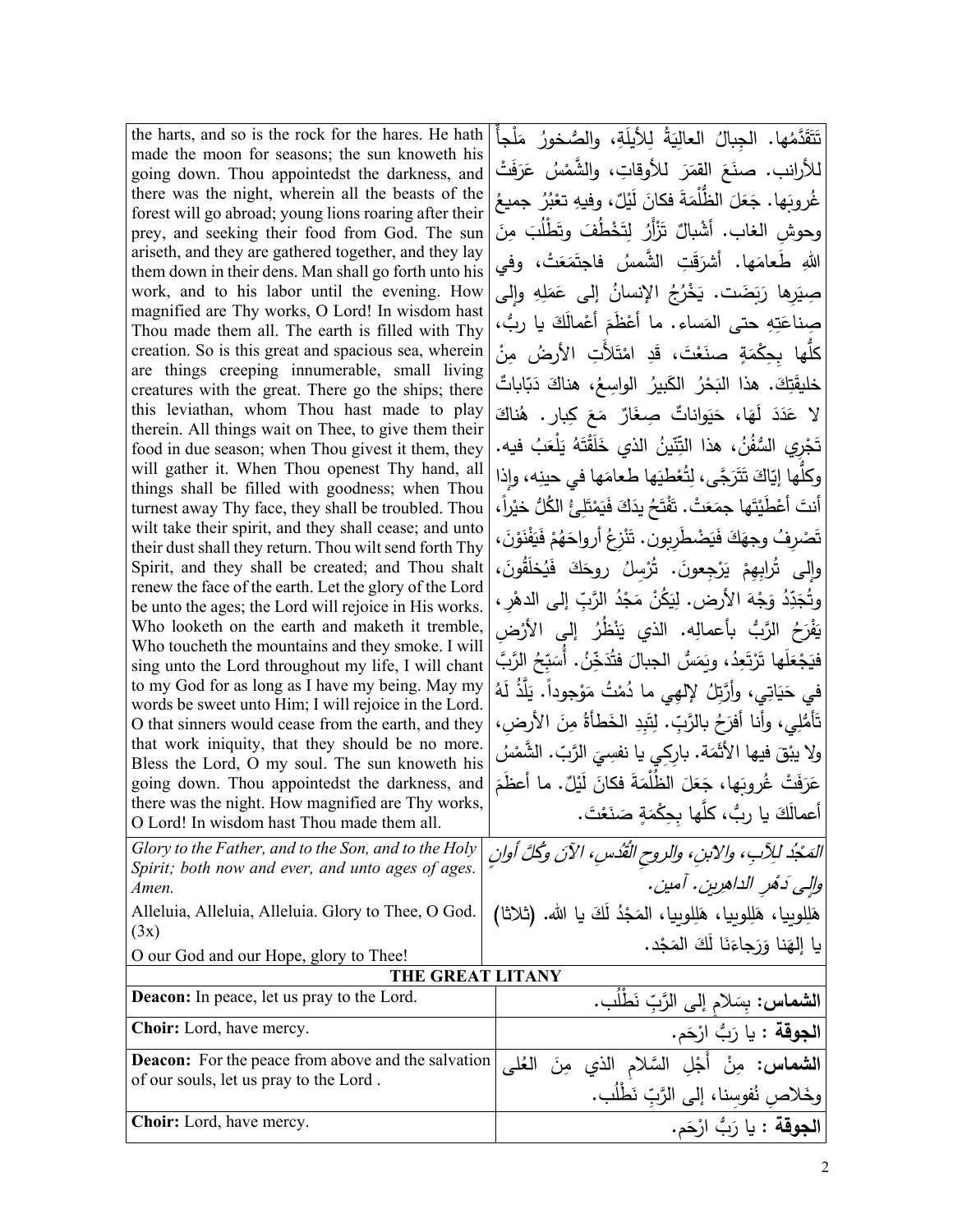| <b>Deacon:</b> For the peace of the whole world, the<br>good estate of the Holy Churches of God, and the<br>union of all men, let us pray to the Lord.                                                   | ا <b>لشماس:</b> مِنْ أَجْلِ سَلامٍ كُلِّ العالَمِ وحُسْنِ شَاتِ<br>كنائِسِ اللهِ المُقَدَّسَةِ، واتِّحادِ الكُلِّ، إلى الرَّبِّ نَطلُب.                                                       |  |  |
|----------------------------------------------------------------------------------------------------------------------------------------------------------------------------------------------------------|-----------------------------------------------------------------------------------------------------------------------------------------------------------------------------------------------|--|--|
| Choir: Lord, have mercy.                                                                                                                                                                                 | ا <b>لجوقة:</b> يا رَبُّ ارْحَم.                                                                                                                                                              |  |  |
| <b>Deacon:</b> For this Holy House and those who<br>with faith, reverence, and fear of God, enter<br>therein, let us pray to the Lord.                                                                   | ا <b>لشماس:</b> مِنْ أَجْلِ هذا البَيْتِ المُقَدَّسِ، والذينَ يَدْخُلُونَ<br>إليهِ بإيمانٍ وَوَرَعٍ وَخَوفِ اللهِ، إلى الرَّبِّ نَطْلَبٍ.                                                     |  |  |
| Choir: Lord, have mercy.                                                                                                                                                                                 | ا <b>لجوقة:</b> يا رَبُّ ارْحَم.                                                                                                                                                              |  |  |
| <b>Deacon:</b> For our father and Metropolitan N.,<br>(our Archbishop N. or Bishop N.), the honorable<br>presbytery, the diaconate in Christ, and all the<br>clergy and people, let us pray to the Lord. | ا <b>لشماس:</b> مِنْ أَجْلِ أَبينا ومِتروبوليتِنا (فلان) وأسقُفِنا<br>(فلان) والكَهَنَةِ الْمُكَرَّمينَ والشَمامسةِ الخُدّامِ بالمَسيحِ،<br>وجميع الإكليروس والشَّعْبِ، إلى الرَّبِّ نَطْلُب. |  |  |
| Choir: Lord, have mercy.                                                                                                                                                                                 | ا <b>لجوقة:</b> يا رَبُّ ارْحَم.                                                                                                                                                              |  |  |
| For Metropolitan Paul<br>Deacon:<br>and<br>Archbishop John and their quick release from<br>captivity and safe return, let us pray to the Lord.                                                           | ا <b>لشماس:</b> مِنْ أجلِ المِثْروبوليتِ بولُسَ والمِطْران يوحَنا<br>وفَكِّ أَسْرِهِما وعَوْدَتِهِما سالِمَيْنِ، إلى الرَّبِّ نَطْلُب.                                                        |  |  |
| Choir: Lord, have mercy.                                                                                                                                                                                 | ا <b>لجوقة:</b> يا رَبُّ ارْحَم.                                                                                                                                                              |  |  |
| Deacon: For the President, civil authorities, and<br>Armed Forces, let us pray to the Lord.                                                                                                              | (في أمريكا) الشمَّاس: مِنْ أَجْلِ حُكَّام هَذا البَلَدِ،<br>ومُؤازَرَتِهِمْ في كُلِّ عَمَلٍ صالِحٍ، إلى الرَّبِّ نَطْلُب.                                                                     |  |  |
| Choir: Lord, have mercy.                                                                                                                                                                                 | ا <b>لجوق</b> : يا رَبُّ ارْحَم.                                                                                                                                                              |  |  |
| Deacon: For this city and every city and<br>countryside and the faithful who dwell therein,<br>let us pray to the Lord.                                                                                  | ا <b>لشماس:</b> مِنْ أَجْلِ هذهِ المَدينةِ، وجَميع المُدُنِ والقُرى<br>والمؤْمنينَ الساكِنينَ فِيها، إلى الرَّبِّ نَطْلُبٍ.                                                                   |  |  |
| Choir: Lord, have mercy.                                                                                                                                                                                 | ا <b>لجوقة:</b> يا رَبُّ ارْحَم.                                                                                                                                                              |  |  |
| <b>Deacon:</b> For healthful seasons, abundance of<br>the fruits of the earth, and peaceful times, let us<br>pray to the Lord.                                                                           | ا <b>لشماس:</b> مِنْ أَجْلِ اعْتِدالِ الأَهْوِيَةِ وخِصْبِ الأَرْضِ<br>بالثِمارِ ، وأَوْقاتٍ سلاميَّةٍ، إلى الرَّبِّ نَطْلُبٍ.                                                                |  |  |
| Choir: Lord, have mercy.                                                                                                                                                                                 | ا <b>لجوقة:</b> يا رَبُّ ارْحَم.                                                                                                                                                              |  |  |
| <b>Deacon:</b> For travelers by sea, by land,<br>and by air, the sick, the suffering, the<br>captive, and for their salvation, let us pray<br>to the Lord.                                               | ا <b>لشماس:</b> مِنْ أَجْلِ الْمُسافرينَ في الْبَحْرِ والْبَرِّ والْجوِّ،<br>والمَرْضي والمَضْنِيينَ ، والأَسْرَى وخَلاصِهِمْ ، إلى الرَّبِّ نَطْلُبٍ .                                       |  |  |
| Choir: Lord, have mercy.                                                                                                                                                                                 | <b>الجوقة:</b> يا رَبُّ ارْحَم.                                                                                                                                                               |  |  |
| <b>Deacon:</b> For our deliverance from all tribulation,<br>wrath, danger, and necessity, let us pray to the Lord.                                                                                       | ا <b>لشماس:</b> مِنْ أَجْلِ نَجاتِنا مِنْ كُلِّ ضيق وَغَضَبِ<br>وخَطَرِ وَشِدَةٍ، إلى الرَّبِّ نَطْلُب.                                                                                       |  |  |
| Choir: Lord, have mercy.                                                                                                                                                                                 | ا <b>لجوقة:</b> يا رَبُّ ارْحَم.                                                                                                                                                              |  |  |
| <b>Deacon:</b> Help us; save us; have mercy on us,<br>and keep us, O God, by Thy grace.                                                                                                                  | ا <b>لشماس:</b> أَعْضُدْ وَخَلِصْ وارْحَمْ واحفَظْنا يا اللهُ بنِعْمَتِكَ.                                                                                                                    |  |  |
| <b>Choir:</b> Lord, have mercy.                                                                                                                                                                          | ا <b>لجوقة:</b> يا رَبُّ ارْحَم.                                                                                                                                                              |  |  |
| <b>Deacon:</b> Calling to remembrance our all-holy,<br>immaculate, most blessed and glorious Lady the<br>Theotokos and ever-Virgin Mary, with all the Saints,                                            | الشعاس: بعدَ ذِكْرِنا الكلَّيَةَ القَداسَةِ الطاهِرَةَ،<br>الفائِقَةَ البَرَكاتِ، المَجيدةَ، سيّدَتَنا والِدةَ الإِلهِ                                                                        |  |  |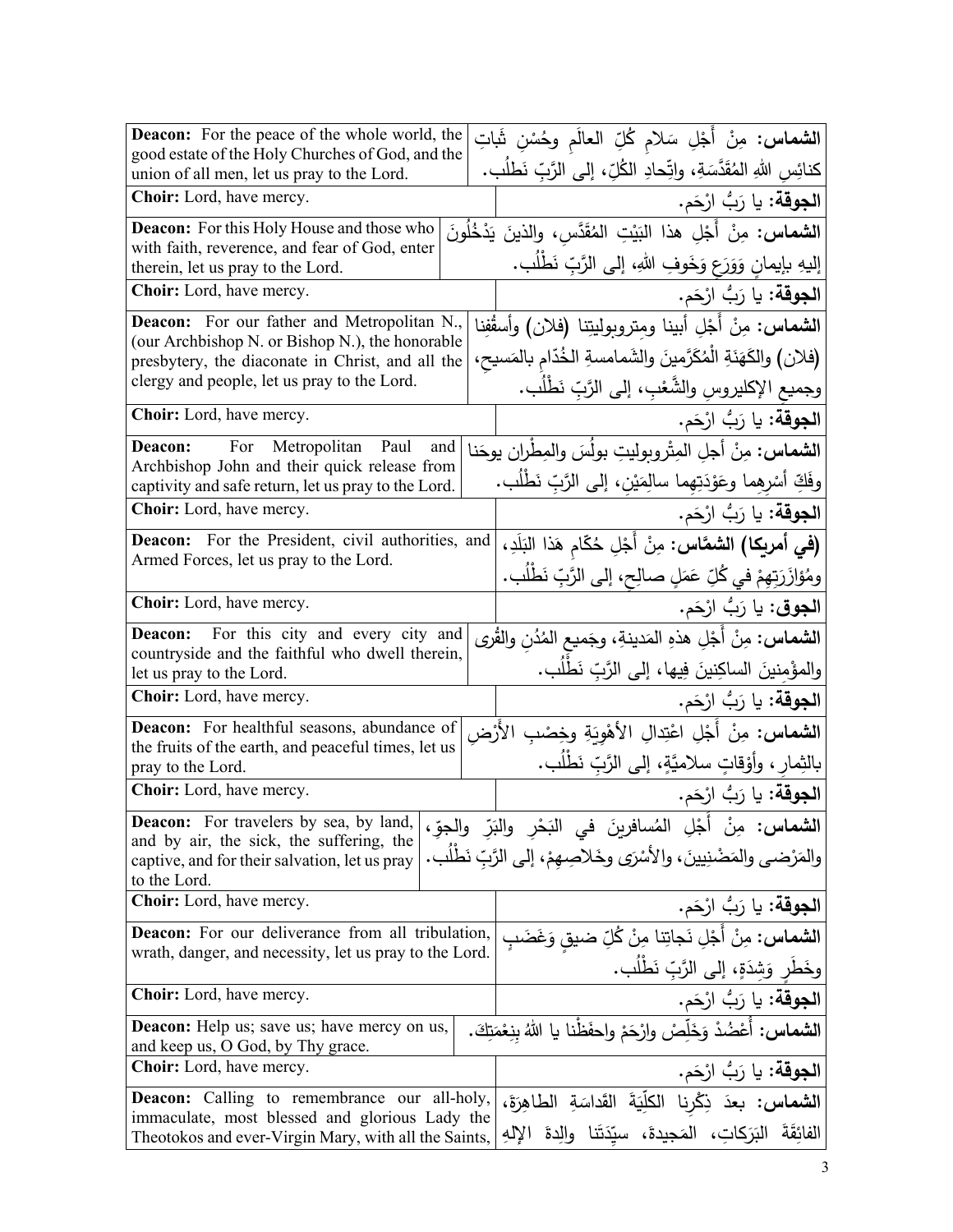| let us commend ourselves and each other, and all our                                                           | الدائِمَةَ البَتوليَّةِ مَرْيَمَ، مَعَ جَميع القدِّيسين، لِنوْدِعْ                   |
|----------------------------------------------------------------------------------------------------------------|--------------------------------------------------------------------------------------|
| life unto Christ our God.                                                                                      | أنفُسَنا وبَعْضُنا بَعْضاً وَكُلَّ حَياتِنا لِلْمَسيحِ الإله.                        |
| Choir: To Thee, O Lord.                                                                                        | الجوقة: لَكَ يا رَبّ.                                                                |
| <b>Priest:</b> For unto Thee are due all glory,                                                                | ا <b>لكاهن:</b> لأنَّهُ يَنْبَغي لَكَ كُلُّ تَمْجيدٍ وإِكْرامِ وسُجودٍ، أيها الآبُ   |
| honor, and worship: to the Father, and to<br>the Son, and to the Holy Spirit; now and                          | والابنُ والروحُ القدُسُ، الآنَ وكلَّ أوانِ، وإلى دهرِ الداهرين.                      |
| ever, and unto ages of ages.                                                                                   |                                                                                      |
| Choir: Amen.                                                                                                   | ا <b>لجوقة:</b> آمين.                                                                |
| "O LORD, I HAVE CRIED" IN TONE SEVEN                                                                           |                                                                                      |
| Choir: O Lord, I have cried out unto Thee, hear                                                                | ا <b>لجوق:</b> يا ربِّى إليكَ صَرَخْتُ، فاسْتَمِعْ لي،                               |
| Thou me; hear Thou me, O Lord. O Lord, I have<br>cried out unto Thee, hear Thou me. Give ear to the            | إسْتَمِعْ لي يا ربُّ. يا ربِّي إليْكَ صَرَخْتُ فاسْتَمِعْ                            |
| voice of my supplication when I cry out unto Thee:                                                             | لى، أَنْصِتْ إلى صوتِ تَضَرُّعى حينَ أَصْرُخُ                                        |
| hear Thou me, O Lord.                                                                                          | إليكَ، إسْتَمِعْ لي يا رَبّ.                                                         |
| <b>Choir:</b> Let my prayer be set forth before Thee as the                                                    | ا <b>لجوق</b> : لِتَسْتَقِمْ صَلاتي كالبَخور  أمامَكَ، ولْيَكُنْ                     |
| incense, and the lifting up of my hands as the evening<br>sacrifice; hear Thou me, O Lord.                     | رَفْعُ يَدَيَّ كَذَبيحَةٍ مَسائيَّةٍ، إسْتَمِعْ لي يا رَبُّ.                         |
| Set a watch, O Lord, before my mouth, and a                                                                    | اجْعَلْ يا رَبُّ حارساً لِفَمى وباباً حَصيناً على شَفَتَىّ.                          |
| protecting door round about my lips.                                                                           |                                                                                      |
| Incline not my heart to evil words, to make                                                                    | لا تُمِلْ قَلْبي إلى كَلام الشرِّ فَيَتَعَلَّلَ بِعِلَلِ الخطايا.                    |
| excuses in sins.                                                                                               |                                                                                      |
| With men that work iniquity; and I will not<br>communicate with the choicest of them.                          | مَعَ الناس العامِلينَ الإِثْمَ ولا أَتَّفِقُ مَعَ مُخْتارِيهِم.                      |
| The just man shall correct me in mercy and shall                                                               | سَيؤَدِّبُني الصدِّيقُ بِرَحْمَةٍ ويوَبِّخُني، أمّا زيتُ                             |
| reprove me; but let not the oil of the sinner anoint my                                                        |                                                                                      |
| head.                                                                                                          | الخاطِئ فَلا يُذْهَنُ به رأسي.                                                       |
| For my prayer also shall still be against the things<br>with which they are well pleased; their judges falling | لأنَّ صَلاتي أَيْضاً في مَسَرَّتِهِمْ، قَدِ ابْتُلِعَتْ                              |
| upon the rock have been swallowed up.                                                                          | قُضاتُهُمْ مُلْتَصِقِينَ بِصَخْرَةِ.                                                 |
| They shall hear my words, for they are sweet; as                                                               | يَسْمَعونَ كَلِماتي فإنّها قَدِ اسْتُلِذَّتْ مِثْلَ سَمْنِ الأَرْضِ                  |
| when the thickness of the earth is broken upon the                                                             |                                                                                      |
| ground, their bones are scattered by the side of hell.                                                         | المُنْشَقّ على الأَرْضِ تَبَدَّدَتْ عِظَامُهُمْ حَوْلَ الْجَحيم.                     |
| But to Thee, O Lord, Lord, are mine<br>eyes; in Thee have I put my trust, take<br>not away my soul.            | لأنَّ يا رِبُّ، يا رِبُّ إليكَ عَيْنَيَّ وعَلَيْكَ تَوَكَّلْتُ فَلا تَنْزِعِ نَفْسي. |
| Keep me from the snare which they have                                                                         | احْفَظْنِي مِنَ الفَخّ الذي نَصَبوهُ لي ومِنْ مَعاثِرِ فاعِلي الإثم.                 |
| laid for me, and the traps of the workers of<br>iniquity.                                                      |                                                                                      |
| Let the wicked fall into their own                                                                             | تَسْقُطُ الخَطَأَةُ في مَصائِدِهِمْ، وأكونُ أنا على انْفِرادٍ إلى أنْ أعْبُرَ .      |
| nets, whilst I alone escape.                                                                                   |                                                                                      |
| I cried unto the Lord with my voice, with my voice                                                             | بِصَوْتِي إِلَى الرَّبِّ صَرَخْتُ، بِصَوْتِي إِلَى الرَّبِّ                          |
| unto the Lord, did I make my supplication.                                                                     | نَضَرَّعْتُ.                                                                         |
| I will pour out before Him my supplication, mine<br>affliction before Him will I declare.                      | أَسْكُبُ أَمامَهُ تَضَرُّعي وأَحْزاني قُدّامَهُ أَخَبِّرُ .                          |
| When my spirit was fainting within me, then Thou                                                               | عِنْدَ فَناءِ روحي مِنّي، أَنْتَ تَعْرِفُ سُبُلِي.                                   |
| knewest my paths.                                                                                              |                                                                                      |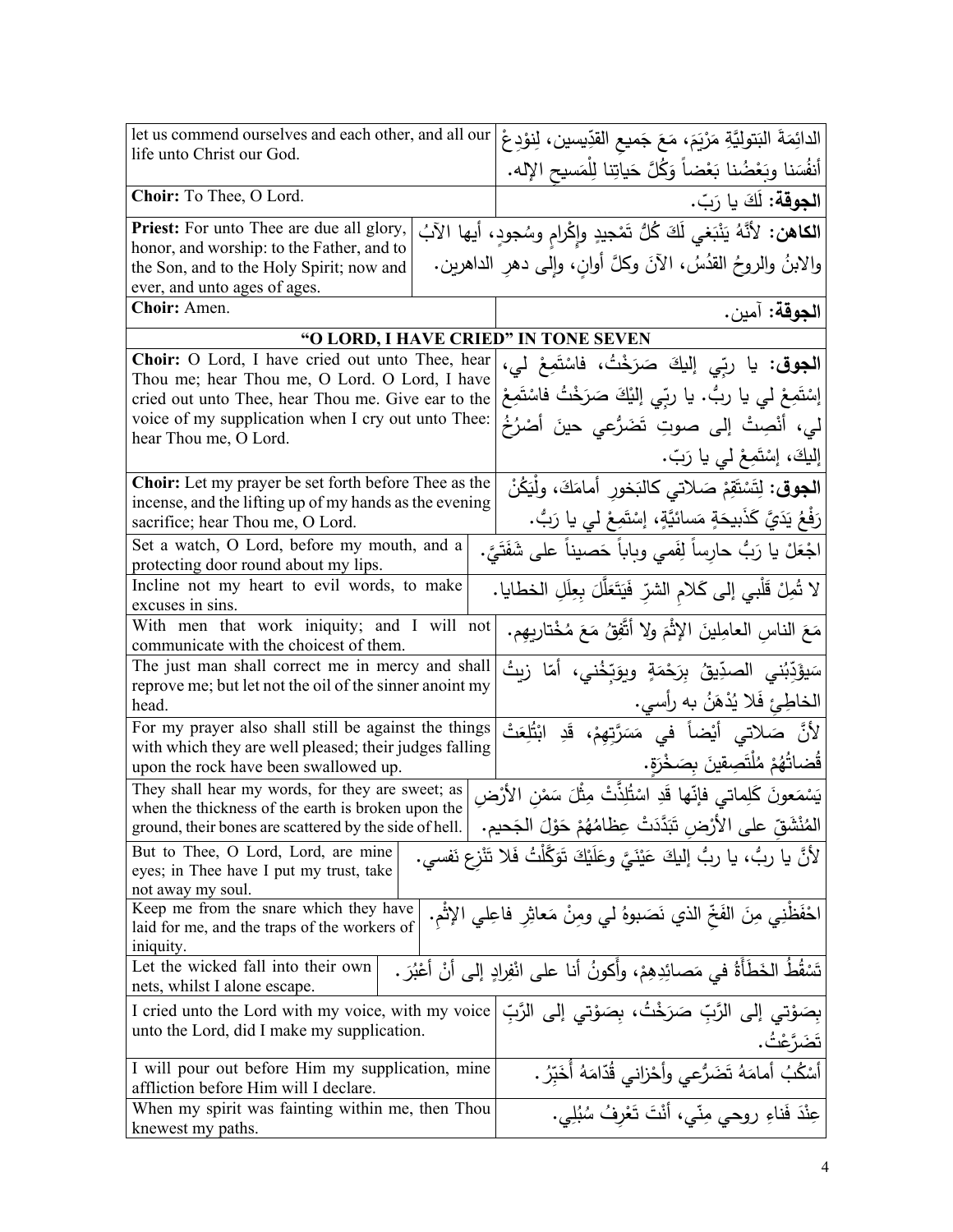| In this way wherein I have walked they hid for<br>me a snare.                                        | في هذا الطريقِ التي كُنْتُ أَسْلُكُ فيها، أَخْفَوا لِيَ فخاً.                                                        |
|------------------------------------------------------------------------------------------------------|----------------------------------------------------------------------------------------------------------------------|
| I looked on my right hand, and beheld, but                                                           | تأمَّلْتُ في المَيامِنِ وأَبْصَرْتُ فلَمْ يَكُنْ مَنْ يَعْرِفُني.                                                    |
| there was no man that would know me.                                                                 |                                                                                                                      |
| Refuge failed me; no one cared for my soul.                                                          | ضاعَ المَهْرَبُ مِنِّي، ولَمْ يُوجَد مَنْ يَطْلُبُ نَفْسي.                                                           |
| I cried unto Thee, O Lord; I said:                                                                   | فَصَرَخْتُ إليكَ، يا ربُّ، وقُلْتُ: أنتَ هوَ رَجائي، ونَصيبي في أرْضِ                                                |
| Thou art my refuge and my                                                                            |                                                                                                                      |
| portion in the land of the living.                                                                   | الأخياء.                                                                                                             |
| Attend unto my cry, for I am brought very low.                                                       | أَنْصِتْ إلى طِلْبَتي، فإنّي قَدْ تَذَلَّلْتُ جداً.                                                                  |
| Deliver me from my persecutors, for they are                                                         | نَجِّني مِنَ الذينَ يَضْطَهِدونَني، فإِنَّهُمْ قَدِ اعْتَزُوا عليَّ.                                                 |
| stronger than I.                                                                                     |                                                                                                                      |
|                                                                                                      | The Penitential Stichera from the Triodion in Tone Seven                                                             |
| <b>Verse 10.</b> Bring my soul out of prison, that I may                                             | 10 أُخْرِجْ مِنَ الْحُبْسِ نَفْسى، لَكِي أَشْكُر اسْمَكَ .                                                           |
| praise Thy Name. As the Prodigal Son, I also                                                         | لَقَدْ أَتَيْتُ أَنا أَيْضاً، أَيُّها الرَؤوفُ، كالإِبْنِ الشاطِرِ.                                                  |
| come to Thee, O compassionate Lord, and I fall<br>down before Thee. Accept me as one of Thy hired    |                                                                                                                      |
| servants, and have mercy on me.                                                                      | فاقْبَلْني سَاجِداً كَأْحَدِ أُجرائِكَ، اللهُمَّ وارْحَمْني.                                                         |
| Verse 9. The righteous shall wait for me until Thou                                                  |                                                                                                                      |
| recompense me. As the man who fell among                                                             | 9. إيايَّ يَنْتَظِّر الصِدِّيقِونَ حَتَّى تُجازِيَنِي. ۚ كَمِثْلِ                                                    |
| thieves and was wounded, I too have fallen                                                           | الواقِع بَيْنَ اللُّصوصِ والمُجَرَّحِ، هَكذا أنا سَقَطْتُ مِنْ                                                       |
| through my sins and my soul is wounded. To                                                           | تَلْقاءِ خطايايَ وحَصَلَتْ نَفْسى مُجَرَّحَة. فإلى مَنْ                                                              |
| whom shall I flee for refuge, guilty that I am, if not                                               |                                                                                                                      |
| to Thee, the merciful Physician of our souls? Pour                                                   | أَلْجَأَ إلاَّ إلَيْكَ، يا طَبِيبَ النُفوسِ والأَجْسادِ؟ فَأَسْبِغْ                                                  |
| on me, O God, the oil of Thy Great Mercy.                                                            | عَلَيَّ، أَللهُمَّ، رَحْمَتَكَ العُظْمي.                                                                             |
| Verse 8. Out of the depths have I cried to                                                           |                                                                                                                      |
| Thee, O Lord, Lord hear my voice. Sinner                                                             | 8. منَ الأُعْماقِ صَرَخْتُ إِليكَ يا رَبُّ، يا رَبُّ اسْتَمِعْ                                                       |
| though I be, O Savior, cut me not down as the                                                        | <i>لِصَوْتِي.</i> أَيُّها المُخَلِّصُ، لا تَحْسُمْني كالتينَةِ الخالِيَةِ مِنَ                                       |
| barren fig tree. Grant me forgiveness for my                                                         | النَّصَرِ، أنا الخاطِئ، بَلِ امْنَحْني الغُفْرانَ لِخَطايايَ الكثيرة،                                                |
| many years of sin, and water my soul with                                                            |                                                                                                                      |
| tears of repentance, that as fruit I may offer<br>Thee acts of mercy and compassion.                 | ورَوِّ نَفْسي بِدُموعِ النَّوْبَةِ، حَتَّى أَقَدِّمَ لَكَ أَشْمارَ الرَّحْمَة.                                       |
| <b>Verse</b> 7. Let Thine ears be attentive to the voice of                                          | 7 . لِتَكُنْ أَذَناكَ مُصْغِيَتَيْنِ إِلَى صَنُوتِ تَضَرُّعِي.                                                       |
| my supplication. Thou art the Sun of righteousness;                                                  |                                                                                                                      |
|                                                                                                      | أَيُّها المَسيحُ ، بِمَا أَنَّكَ شَمْسُ الْعَدْلِ، أُضِيٍّ بِنُورِكَ   illumine the hearts of those who praise Thee, |
| singing: Glory to Thee, O Lord.                                                                      | أَفْئِدَةَ الْمُسَبّحينَ إِيَّاكَ، يا رِبُّ الْمَجْدُ لَك.                                                           |
|                                                                                                      | For Forgiveness Sunday in Tone Two                                                                                   |
| Verse 6. If Thou, O Lord, shouldst mark                                                              | 6. إن كُنتَ للآثام راصداً يا رَبُ، يا ربُ من بَيْنبتْ،                                                               |
| iniquities, O Lord, who shall stand? For with                                                        |                                                                                                                      |
| Thee there is forgiveness. Let us all hasten to                                                      | <i>فانِّهُ من عِندلِكَ هو الإغتفار.</i> بِإِقْبالِنا على مَيدانِ                                                     |
| the subjugation of the flesh by abstinence, as we                                                    | الصِّيام الطَّاهِرِ ، هَلُمَّ نُبادِرْ كلَّنا إلى تَذْليلِ البَشَرَةِ                                                |
| approach the divine battlefield, the battlefield of                                                  |                                                                                                                      |
| blameless fasting. Let us pray to the Lord, our                                                      | بالإمْساكِ، ولَنَطلَب الرَّبَّ مُخَلِّصَنا<br>بالدَّموع                                                              |
| Savior, in tears and prayers, turning away<br>completely from sin, and crying, "We have              | والصَّلَواتِ، وَلْنَنْسَ الشَّرورَ كُلَّ النِّسيان هاتِفين:                                                          |
| sinned against Thee, O Christ, the King. Save us,                                                    | خَطِئْنا إليكَ أَيُّها المَسيحُ المَلِكُ، فَخَلِّصْنا كما خَلَّصْتَ                                                  |
| therefore, as of old Thou didst save the people of<br>Nineveh; and make us partakers of Thy heavenly | أَهّلَ نِينَوِي قَدِيماً، واجْعَلْنا شُركاءَ في مَلَكوتكَ                                                            |
| kingdom, O compassionate One."                                                                       | السَّماوي، أَيُّها الْمُتَحنِّنُ.                                                                                    |
|                                                                                                      |                                                                                                                      |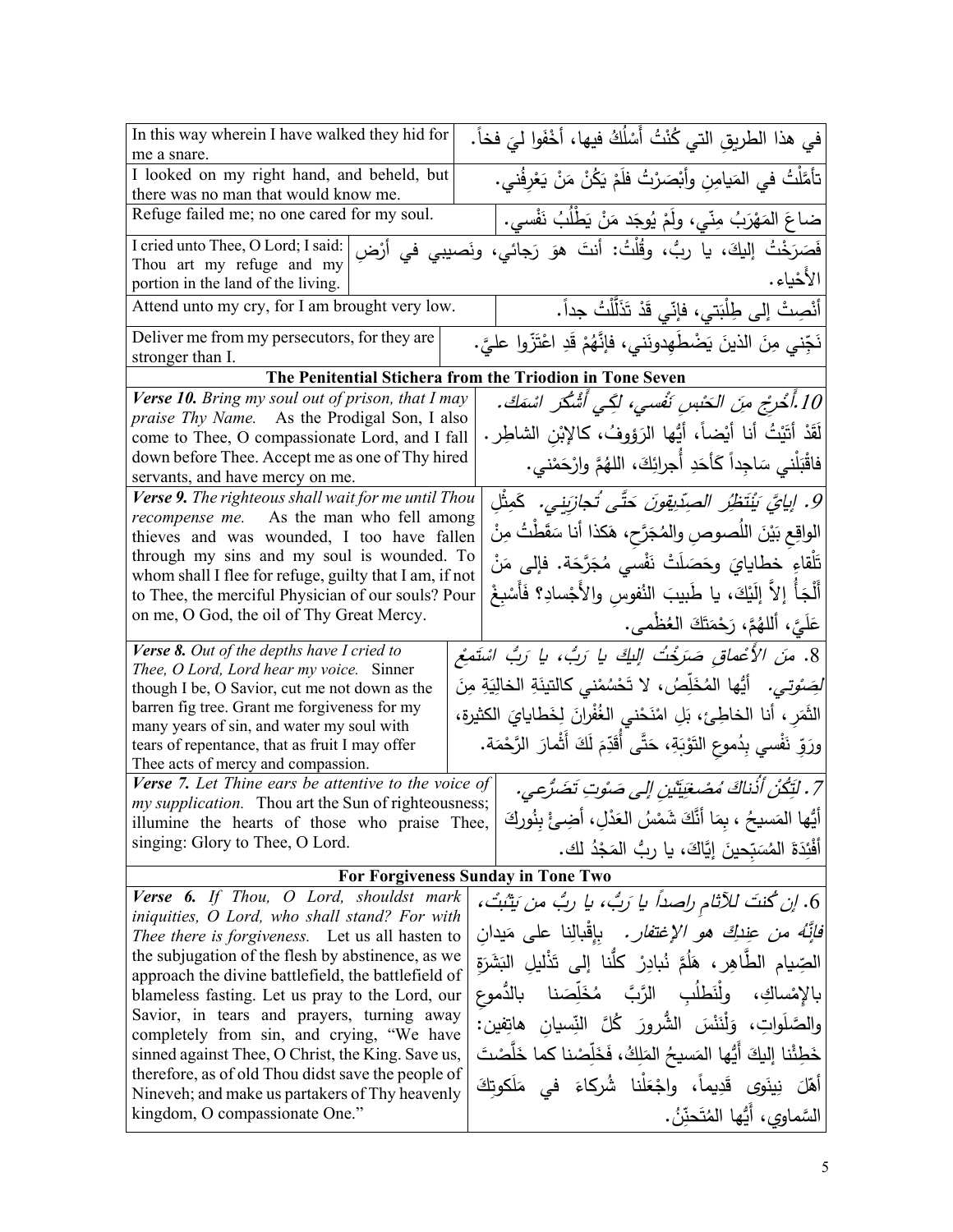| Verse 5. Because of Thy Name have I waited for<br>Thee, O Lord; my soul hath waited upon Thy         | 5.مِنْ أَجْلِ اسْمِكَ صَنَبْرتُ لَكَ يا ربُّ، صَبِرَتْ نفسى                                               |
|------------------------------------------------------------------------------------------------------|-----------------------------------------------------------------------------------------------------------|
| word, my soul hath hoped in the Lord. If I were                                                      | في أقوالكِ، تَوَكَّلْتُ نَفْسى على الرَّبِّ.   يا ربُّ، لذى                                               |
| to imagine all my sins deserving all punishment,<br>I would despair of myself, O Lord Savior; for by | تَأْمُلِي أَفْعالِي الْمُسْتَوْجِبَةَ كُلَّ عُقوبِة، أيأْسُ مِنْ نَفْسي                                   |
| them have I disobeyed Thy noble                                                                      | لأَنِّي بِمَخالَفَتي وَصاياكَ الشَّرِيفَةَ، أَيُّها المُخلِّصُ،                                           |
| commandment, wasting my life in extravagance.<br>Wherefore, I beseech Thee to purify me with         | قَضَيتُ عُمرِي بالخَلاعَةِ. فلِذلِكَ أَبْتَهِلُ إِليكَ أَنْ                                               |
| Thy showers of forgiveness, and lighten me with                                                      | تُطهِّرَني بِوابِلِ التَّوبَةِ، وتُنيرَني بالصَّوم والصَّلاةِ لأنَّكَ                                     |
| fasting and supplication; for Thou alone art                                                         | رحيمٌ وحدَكَ، ولا تَرْفُضْني أَيُّها الْمُحْسِنُ إِلى الكُلِّ                                             |
| compassionate; and reject me not, O all-                                                             |                                                                                                           |
| bountiful and of transcendent goodness.                                                              | والفائقُ الصَّلاحِ.                                                                                       |
| Verse 4. From the morning watch until night,<br>from the morning watch let Israel trust in the       | 4منِ انفجارِ الصُّنبح إلى اللَّيل، منْ انفجارِ الصُّنبح                                                   |
| Lord. Let us begin the season of fasting with                                                        | <i>ِّ قُلْيَتَّكِلِّ إِسْرائيلُ</i> ع <i>لى الرَّبِّ.</i> لِنَفْتَتِحْ زَمَنَ الصِّيامِ بِحُبُورٍ ،       |
| rejoicing, giving ourselves to spiritual strife,<br>purifying soul and body, fasting from            | باذِلينَ أَنْفُسَنَا في الجِّهاداتِ الروحيِّة. ولْنُنَقّ النَّفْسَ                                        |
| passions, as we fast from foods, faring on the                                                       | ونُطهِّرِ الجَسَدَ، صائمينَ عَنِ الشَّهواتِ صَومَنا عَنِ                                                  |
| virtues of the Spirit, which, if we continue to                                                      | الأغذِيةِ، مُتَنَعِّمينَ بِفَضائِلِ الرُّوحِ التي نَستحِقُّ، بتَتْمِيمِنا                                 |
| long for, we shall all be worthy to behold the<br>most solemn Passion of Christ, and the holy        | إِيّاها بِشَوقٍ، أَنْ نُشاهِدَ آلامَ المَسيح الإِلهِ الكامِلَةَ الوَقارِ ،                                |
| Passover, rejoicing with spiritual joy.                                                              | ونُعاينَ الفِصْحَ الْمُقَدَّسَ مُبْتَهِجينَ روحيّاً.                                                      |
|                                                                                                      | THEOTOKION FROM THE MENAION IN TONE EIGHT (** O strange wonder**)                                         |
| Glory to the Father, and to the Son, and to the                                                      |                                                                                                           |
| Holy Spirit; both now and ever, and unto ages of                                                     | المحدُ للآبِ، والإبنِ، والروح القُدْسِ. الآنَ وكلَّ أوانِ                                                 |
| ages. Amen. Rejoice, godly chariot of the Light,                                                     | <i>والى دهر الداهرين. أمين.</i> السَلامُ عَلَيْكِ يا مَرْكَبَةَ                                           |
| * temple and house of the Lord; * tabernacle of                                                      | النور . السَّلامُ عَلَيْكِ يا هَيْكَلَ الرَّبِّ وَالْخِباءَ المُقَدَّسِ.                                  |
| holiness, * rejoice, thou from whose spotless<br>womb * Light is risen upon us all, * making the     | إفْرَحي يا مَنْ أَشْرَقَ لَنا مِنْ أَحْشائِها الطاهِرِ ، النورَ                                           |
| ends of the world exceeding bright, * as in His                                                      |                                                                                                           |
| goodness, He sanctifieth us. * O all-pure Maid,                                                      | الذي يُنيرُ أَقْطَارَ العالَمِ وِيُقَدِّسُنا بِصَلاحِه. السَلامُ                                          |
| rejoice, * crown of our salvation and our life,                                                      | عَلَيْكِ أَيَّتُها الطاهِرَةُ يا بَدْءَ الخَلاص. السَلامُ عَلَيْكِ                                        |
| rejoice; * rejoice, thou dread report and fame of<br>them that trust in thee.                        | يا سَماعاً رَهِيباً، وحَديثاً غَرِيباً لِلْمُتَوَكَّلينَ عَلَيْها.                                        |
|                                                                                                      | <b>THE HOLY ENTRANCE</b>                                                                                  |
|                                                                                                      | (While the "Both Now" is chanted, the following dialogue occurs QUIETLY as the clergy make the entrance.) |
| <b>Deacon:</b> Let us pray to the Lord. Lord, have                                                   | ا <b>لشمَّاس:</b> إلى الرَّبِّ نَطْلُبٍ. يا رَبُّ ارْحَمْ.                                                |
| mercy.<br><b>Priest:</b> In the evening and in the morning and at                                    | ا <b>لكاهن:</b> مَساءً وصَباحاً وعنْدَ الظهيرَة، نُسَبِّحُكَ                                              |
| noonday we praise Thee, we bless Thee, we give                                                       | ونُبارِكُكَ، ونَشْكُرُكَ ونَطْلَبُ إِليكَ، يا سيّدَ الكُلِّ، الرَّبُّ                                     |
| thanks unto Thee, and we pray unto Thee, O                                                           |                                                                                                           |
| Master of all, Lord Who lovest mankind: Direct                                                       | الْمُحِبُّ الْبَشَرِ . فَقَوّمْ صَلاتَنا كالبَخورِ أَمامَكَ، ولا تُمِلْ                                   |
| our prayer as incense before Thee, and incline not<br>our hearts unto words or thoughts of evil, but | قُلوبَنا إلى أقْوالٍ أَوْ أَفْكارِ شِرّيرَة، بَلْ نَجِّنا مِنْ جَميع                                      |
| deliver us from all who seek after our souls. For                                                    | الذينَ يُطارِدونَ نُفوسَنا، لِأَنَّ عُيونَنا إِلَيْكَ يا رَبُّ، يا                                        |
| unto Thee, O Lord, Lord, are our eyes, and in<br>Thee have we hoped. Put us not to shame, O our      | رَبُّ، وعَليكَ تَوَكَّلْنا. فَلا تَخْذُلْنا يا إلهَنا. لأَنَّهُ بِكَ يَليقُ                               |
| God. For unto Thee are due all glory, honor, and                                                     | كُلُّ مَجْدٍ وإكْرام وسُجود، أيُّها الآبُ والإبنُ والرُّوحُ                                               |
| worship: to the Father and to the Son and to the                                                     | القُدُس، الآنَ وكلَّ أوانِ وإلى دَهْرِ الداهِرين. آمين.                                                   |
| Holy Spirit; now and ever, and unto ages of ages.<br>Amen.                                           |                                                                                                           |
|                                                                                                      |                                                                                                           |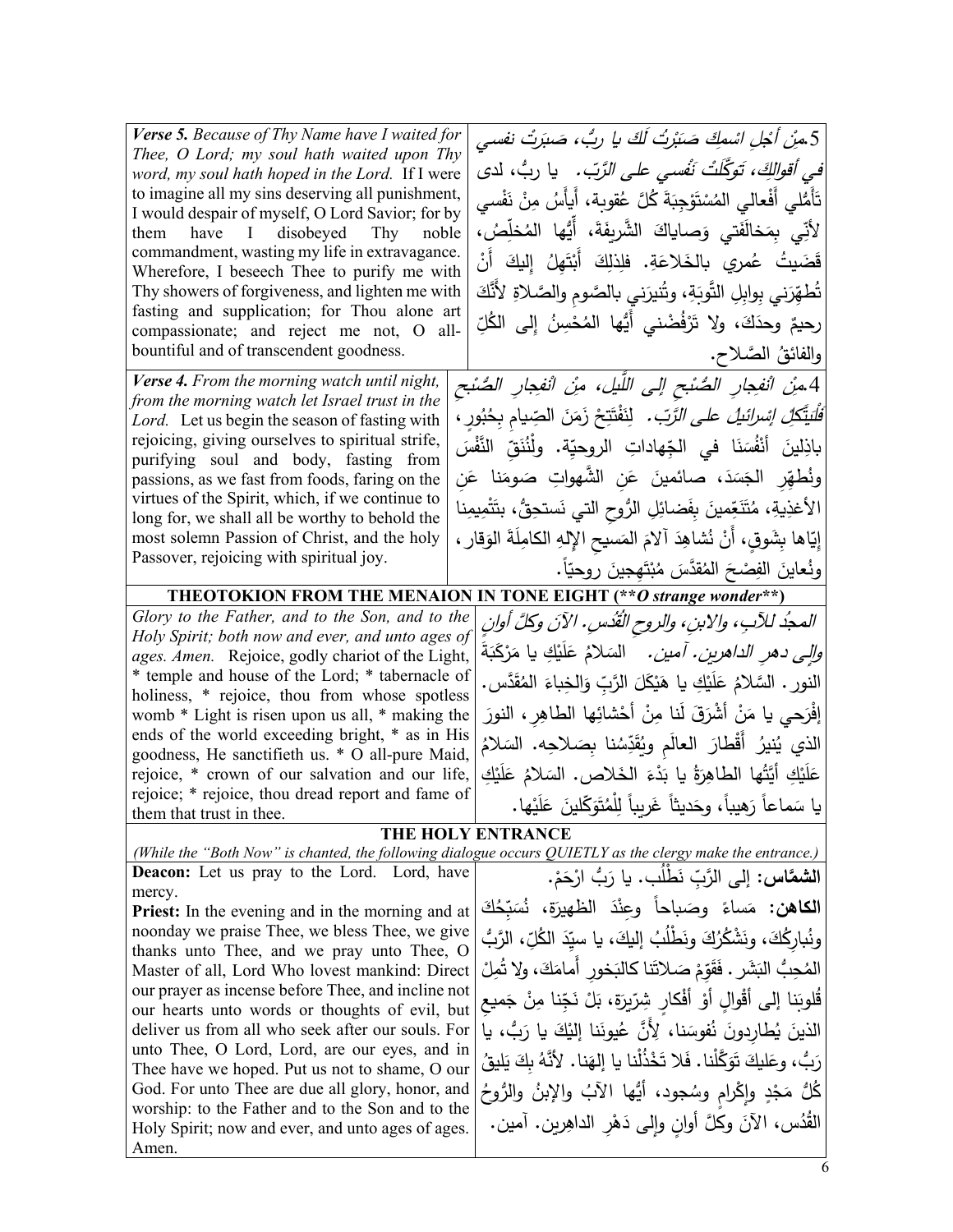| (When the clergy reach the center of the solea, the first part of the great censing begins. After the<br>first part of the great censing is completed, this next dialogue occurs QUIETLY.) |                                                                   |                                                        |                                                                              |  |
|--------------------------------------------------------------------------------------------------------------------------------------------------------------------------------------------|-------------------------------------------------------------------|--------------------------------------------------------|------------------------------------------------------------------------------|--|
| Deacon: Bless, father, the holy entrance.                                                                                                                                                  |                                                                   | ا <b>لشمَّاس:</b> باركْ يا سَيّدُ الدُخولَ المُقَدَّس. |                                                                              |  |
|                                                                                                                                                                                            | Priest: Blessed is the entrance to thy holy place,                |                                                        | ا <b>لكاهن:</b> مُباركٌ هُوَ دُخولُ قِدِّيسيكَ كُلَّ حينٍ، الآنَ             |  |
| always, now and ever and unto ages of ages. Amen.                                                                                                                                          |                                                                   | وكُلَّ أُوان، وَإِلَى دَهْرِ الداهريِن. آمين.          |                                                                              |  |
| (After the choir has finished, the following is said ALOUD.)                                                                                                                               |                                                                   |                                                        |                                                                              |  |
| Deacon: Wisdom! Let us attend!                                                                                                                                                             |                                                                   |                                                        | ال <b>شمَّاس:</b> الحِكْمَة! فلْنَستقم!                                      |  |
| <b>O GLADSOME LIGHT</b>                                                                                                                                                                    |                                                                   |                                                        | يا نوراً بهيَّاً                                                             |  |
| Choir: O gladsome Light of the holy glory                                                                                                                                                  |                                                                   |                                                        | ا <b>لجوق:</b> يا نوراً بَهِيّاً لِقُدْس مَجْدِ الآبِ الذي لا يَموتُ،        |  |
| of the immortal, heavenly, holy and blessed<br>Father: O Jesus Christ. Lo now that we have                                                                                                 |                                                                   |                                                        | السَّماويُّ ، القُدّوسُ ، المَغْبوطُ، يا يَسوعُ المَسيح. إذْ قَدْ بَلَغْنا   |  |
| come to the setting of the sun, as we behold                                                                                                                                               |                                                                   |                                                        | إلى غُروبِ الشَّمْسِ، ونَظَرْنا نوراً مَسائياً، نُسَبِّحُ الآبَ              |  |
| the evening light, we hymn Thee: Father,<br>Son, and Holy Spirit, God. Meet it is for Thee                                                                                                 |                                                                   |                                                        | والإِبْنَ والروحَ القُدُسَ الإِلهَ. فَيا ابْنَ اللهِ المُعْطى الحَياةَ،      |  |
| at all times to be magnified by joyous voices,                                                                                                                                             |                                                                   |                                                        |                                                                              |  |
| O Son of God and Giver of life. Wherefore                                                                                                                                                  |                                                                   |                                                        | إِنَّكَ لَمُسْتَحِقٌّ فـى سائِر ۖ الأَوْقاتِ أَنْ شُبَجَ بِأَصْواتٍ بارَّةٍ، |  |
| the whole world doth glorify Thee.                                                                                                                                                         |                                                                   |                                                        | لِذَلِكَ العالَمُ لَكَ يُمَجّد.                                              |  |
| <b>Deacon:</b> The evening prokeimenon.                                                                                                                                                    |                                                                   |                                                        | ا <b>لشمَّاس:</b> تَرْنِيمَةُ المَساء.                                       |  |
| FIRST LENTEN GREAT PROKEIMENON IN TONE EIGHT                                                                                                                                               |                                                                   |                                                        |                                                                              |  |
| <b>Choir:</b> Turn not away Thy face from Thy                                                                                                                                              |                                                                   |                                                        | ا <b>لجوق:</b> لا تَصْرِفْ وَجْهَكَ عَنْ عَبْدِكَ فإنّي حَزِينٌ،             |  |
| servant; for I am in trouble: hear me speedily.                                                                                                                                            |                                                                   |                                                        |                                                                              |  |
| Attend to my soul, and deliver it. (TWICE)                                                                                                                                                 |                                                                   |                                                        | استَجِبْ لمي سريعًا، أَنْظُرْ إلى نَفْسي وخَلِّصْها. (مرّة)                  |  |
| Verse 1. Let Thy salvation, O God, help me. (Refrain)                                                                                                                                      |                                                                   |                                                        | ئزتكجك: خَلاصُكَ يا ألله فَلَيْعْضُدْني. (اللازمة)                           |  |
| Verse 2. Let the poor see it and be glad. (Refrain)                                                                                                                                        |                                                                   |                                                        | لِمَرْتَكِطِهِ: قَيْبِصِرُ ذَلِكَ الْفُقِراءُ وَيُقَرِحونَ. (اللازمة)        |  |
| Verse 3. Seek God, and thy soul shall live. (Refrain)                                                                                                                                      |                                                                   |                                                        | ئ قِيْحِك: أَطْلُبِ اللَّهَ فَتَحْيَا نَفْسُكَ. (اللازمة)                    |  |
| THE EVENING PRAYER                                                                                                                                                                         |                                                                   |                                                        |                                                                              |  |
| People: Vouchsafe, O Lord, to keep us this<br>evening without sin. Blessed art Thou, O Lord,                                                                                               |                                                                   |                                                        | ا <b>لشعب:</b> أَهِّلْنا يا رَبُّ أَنْ نُحْفَظَ في هذا المَساءِ بِغَير       |  |
| the God of our fathers, and praised and glorified                                                                                                                                          |                                                                   |                                                        | خَطْيئَة. مُبارَكٌ أَنتَ يا رَبُّ، إِلهَ آبائِنا، وَمُسَبَّحٌ وَمُمَجَّدٌ    |  |
| is Thy Name forever. Amen. Let Thy mercy be                                                                                                                                                |                                                                   |                                                        | اسْمُكَ إِلَى الأَبَدِ، آمين. لِتَكُنْ يا رَبُّ رَحْمَتُكَ عَلَيْنا،         |  |
| upon us, O Lord, even as we have set our hope                                                                                                                                              |                                                                   |                                                        | كَمِثْلِ اتِّكَالِنا عَلَيْكَ. مُبارَكٌ أنتَ يا رَبُّ، علِّمْني              |  |
| on Thee. Blessed art Thou, O Lord; teach me<br>Thy statutes. Blessed art Thou, O Master; make                                                                                              |                                                                   |                                                        |                                                                              |  |
| me to understand Thy statutes. Blessed art                                                                                                                                                 |                                                                   |                                                        | وَصاياك. مُبارَكٌ أَنتَ يا سَيّدُ، فَهّمْنى حُقُوقَك. مُبارَكٌ               |  |
| Thou, O Holy One; enlighten me with Thy                                                                                                                                                    |                                                                   |                                                        | أنتَ يا قُدُّوسُ، أَنِرْني بِعَدْلِك. يا رَبُّ رَحْمَتُكَ إلى الأَبَد،       |  |
| statutes. Thy mercy, O Lord, endureth forever.                                                                                                                                             |                                                                   |                                                        |                                                                              |  |
| O despise not the works of Thy hands. To Thee                                                                                                                                              | وَعَنْ أَعْمالِ يَدَيْكَ لا تُعْرِض. لَكَ يَنْبَغي المَديحُ، بِكَ |                                                        |                                                                              |  |
| يَليقُ التَّسْبِيحُ، لكَ يَجِبُ المَجْدُ، أَيُّها الآبُ والإِبْنُ والرُّوحُ<br>belongeth worship, to Thee belongeth praise, to                                                             |                                                                   |                                                        |                                                                              |  |
| Thee belongeth glory: to the Father, and to the<br>Son, and to the Holy Spirit; now and ever, and                                                                                          |                                                                   |                                                        | الْقُدُس، الآنَ وكُلَّ أُوانٍ، وإِلَى دَهْرِ الدَّاهرينِ، آمين.              |  |
| unto ages of ages. Amen.                                                                                                                                                                   |                                                                   |                                                        |                                                                              |  |
| At this point, the candles and altar cloths are changed to Lenten Purple.                                                                                                                  |                                                                   |                                                        |                                                                              |  |
| THE LITANY OF SUPPLICATION                                                                                                                                                                 |                                                                   |                                                        |                                                                              |  |
| <b>Deacon:</b> Let us complete our evening prayer unto the Lord.                                                                                                                           |                                                                   |                                                        | ا <b>لشماس:</b> لنُكَمِّلْ طِلْبَتَنا المسائية للْرَّبّ.                     |  |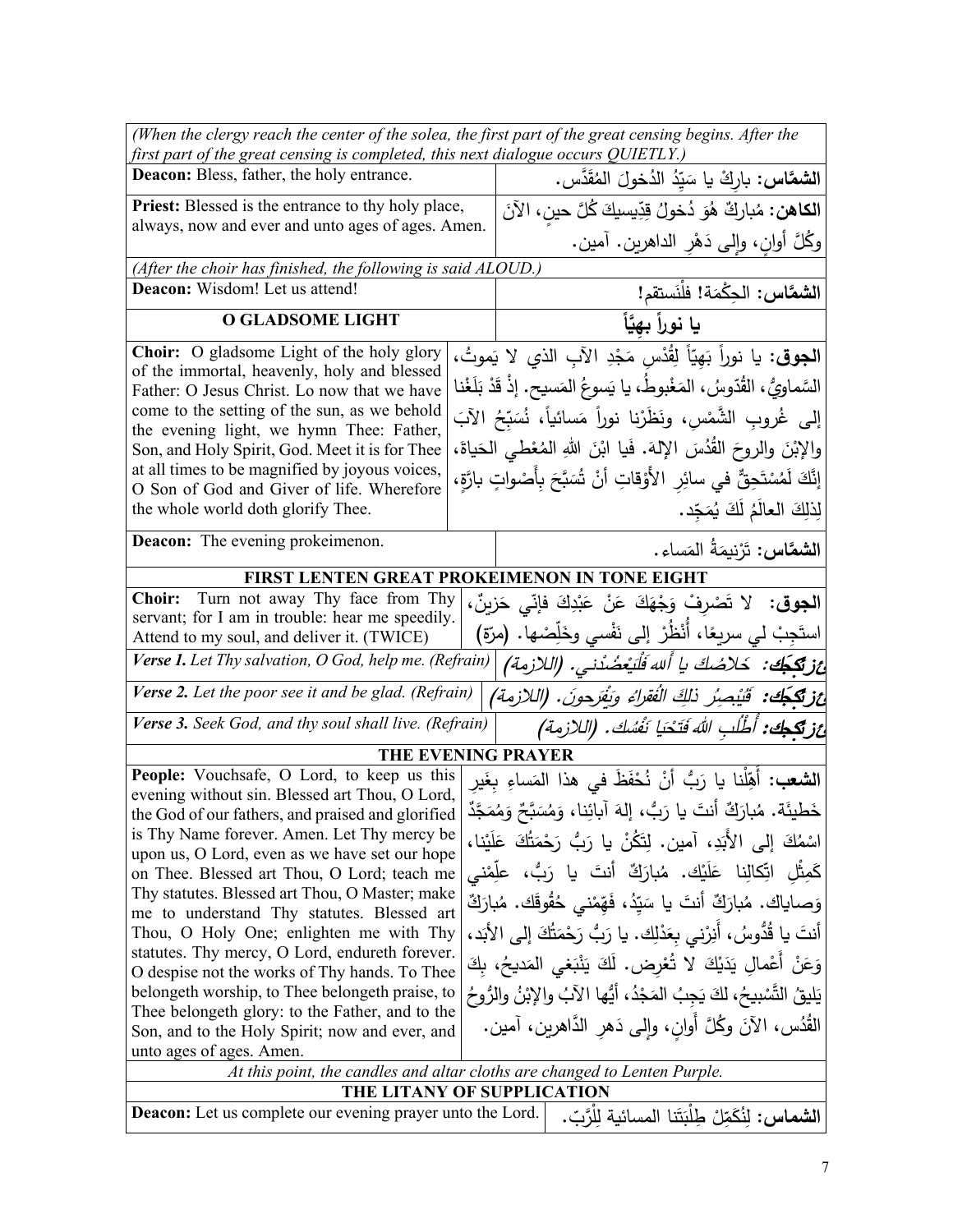| Choir: Lord, have mercy.                                                                                                                                                             |                                                                                             |                                                                                                |  |  |
|--------------------------------------------------------------------------------------------------------------------------------------------------------------------------------------|---------------------------------------------------------------------------------------------|------------------------------------------------------------------------------------------------|--|--|
| <b>Deacon:</b> Help us; save us; have mercy on us;<br>and keep us, O God, by Thy grace.                                                                                              |                                                                                             | ال <b>شماس:</b> أَعْضُدْ وخَلِّصْ وارْحَمْ وَاحْفَظْنا يا أللهُ بِنِعْمَتِكَ.                  |  |  |
| Choir: Lord, have mercy.                                                                                                                                                             |                                                                                             | ا <b>لجوقة:</b> يا رَبُّ ارْحَم.                                                               |  |  |
| <b>Deacon:</b> That the whole evening may be perfect,                                                                                                                                |                                                                                             | <b>الشماس:</b> أنْ يَكونَ مَساؤُنا كُلُّهُ كامِلاً، مُقَدَّساً، سلامِيّاً،                     |  |  |
| holy, peaceful, and sinless, let us ask of the Lord.                                                                                                                                 |                                                                                             | ويلا خَطيئةٍ، الرَّبَّ نَسأَل.                                                                 |  |  |
| Choir: Grant this, O Lord.                                                                                                                                                           |                                                                                             | <b>الجوقة:</b> اسْتَجِبْ يا رَبّ.                                                              |  |  |
| <b>Deacon:</b> An angel of peace, a faithful guide, a guardian                                                                                                                       |                                                                                             | ا <b>لشماس:</b> مَلاكَ سَلام مُرْشِداً، أَميناً، حافِظاً نُفْوِسَنا                            |  |  |
| of our souls and bodies, let us ask of the Lord.                                                                                                                                     |                                                                                             | وأجْسادَنا، الرَّبَّ نَسْأَل.                                                                  |  |  |
| Choir: Grant this, O Lord.                                                                                                                                                           |                                                                                             | ا <b>لجوقة:</b> اسْتَجِبْ يا رَبّ.                                                             |  |  |
| Deacon: Pardon and forgiveness of our sins and                                                                                                                                       |                                                                                             | ا <b>لشماس:</b> مُسامَحَةَ خَطايانا وغُفْرانَ زَلاّتِنا، الرَّبَّ نَسْأَل.                     |  |  |
| transgressions, let us ask of the Lord.<br>Choir: Grant this, O Lord.                                                                                                                |                                                                                             | ا <b>لجوقة:</b> اسْتَجِبْ يا ربّ.                                                              |  |  |
| <b>Deacon:</b> All things good and                                                                                                                                                   |                                                                                             | الشماس: الصَّالِحاتِ والمُوافِقاتِ لِنُفوسِنا، والسَّلامَ لِلْعالَمِ، الرَّبَّ نَسْأَلْ.       |  |  |
| profitable for our souls and peace<br>for the world, let us ask of the Lord.                                                                                                         |                                                                                             |                                                                                                |  |  |
| Choir: Grant this, O Lord.                                                                                                                                                           |                                                                                             | <b>الجوقة:</b> اسْتَجِبْ يا ربّ.                                                               |  |  |
| <b>Deacon:</b> That we may complete the                                                                                                                                              |                                                                                             | ا <b>لشماس:</b> أنْ نُتَمِّمَ بَقِيَّةَ زَمانِ حَياتِنا بِسَلامِ وتَوْبَةٍ، الرَّبَّ نَسْأَلْ. |  |  |
| remaining time of our life in peace and<br>repentance, let us ask of the Lord.                                                                                                       |                                                                                             |                                                                                                |  |  |
| Choir: Grant this, O Lord.                                                                                                                                                           |                                                                                             | <b>الجوقة:</b> اسْتَجِبْ يا ربّ.                                                               |  |  |
| <b>Deacon:</b> A Christian ending to our life,                                                                                                                                       |                                                                                             | <b>الشماس:</b> أنْ تَكونَ أواخِرُ حَياتِنا مَسيحِيَّةً، سَلامِيَّةً، بِلا حُزْنِ               |  |  |
| painless, blameless, peaceful; and a good<br>defense before the fearful Judgment Seat                                                                                                |                                                                                             | ولا خِزْي، وجَواباً حَسَناً لَدى مِنْبَرِ  المَسيح المَرْهوبِ، نَسْأَل.                        |  |  |
| of Christ, let us ask of the Lord.                                                                                                                                                   |                                                                                             |                                                                                                |  |  |
| Choir: Grant this, O Lord.                                                                                                                                                           |                                                                                             | <b>الجوقة:</b> اسْتَجِبْ يا ربّ.                                                               |  |  |
| Deacon: Calling to remembrance our<br>all-holy, immaculate, most blessed and                                                                                                         | ا <b>لشماس:</b> بَعْدَ ذِكْرِنا الكُلِّيَّةَ القَداسَةِ، الطاهِرَةَ، الفائِقَةَ البَرَكاتِ، |                                                                                                |  |  |
| glorious Lady the Theotokos and ever-                                                                                                                                                | المَجيدةَ، سيّدَتَنا والِدةَ الإِلهِ الدائِمَةَ البَتوليَّةِ مَرْبَعَ مَعَ جميع             |                                                                                                |  |  |
| virgin Mary, with all the Saints, let us<br>commend ourselves and each other, and                                                                                                    |                                                                                             | القدِّيسينَ، لِنوْدِعْ أَنفُسَنا وبَعْضُنا بَعْضاً وَكُلَّ حَياتِنا لِلْمَسيحِ الإله.          |  |  |
| all our life unto Christ our God.<br>Choir: Grant this, O Lord.                                                                                                                      |                                                                                             |                                                                                                |  |  |
|                                                                                                                                                                                      |                                                                                             | ا <b>لجوقة:</b> لَكَ يا رَبّ.                                                                  |  |  |
| <b>Priest:</b> For thou art a good God and lovest<br>ا <b>لكاهن:</b> لأنَّكَ إلهٌ صالِحٌ ومُحِبٌّ لِلْبَشَرِ ، ولكَ نُرْسِلُ المجْدَ،<br>mankind, and unto Thee we ascribe glory, to |                                                                                             |                                                                                                |  |  |
| أَيُّها الآبُ والإبْنُ والرُّوحُ القُدُسُ، الآنَ وكُلَّ أوانِ، وإلى دَهْرِ<br>the Father, and to the Son, and to the Holy<br>Spirit: now and ever, and unto ages of ages.            |                                                                                             |                                                                                                |  |  |
| الذاهِرين.                                                                                                                                                                           |                                                                                             |                                                                                                |  |  |
| Choir: Amen.                                                                                                                                                                         | ا <b>لجوق:</b> آمين.                                                                        |                                                                                                |  |  |
| <b>THE PEACE</b><br>Priest: Peace be to all.                                                                                                                                         |                                                                                             |                                                                                                |  |  |
| <b>Choir:</b> And to thy spirit.                                                                                                                                                     |                                                                                             | ا <b>لكاهن:</b> السَّلامُ لِجَميعِكُم.                                                         |  |  |
| <b>Deacon:</b> Let us bow our heads unto the Lord.                                                                                                                                   |                                                                                             | ا <b>لجوقة</b> : ولِروحِكَ أَيْضاً                                                             |  |  |
|                                                                                                                                                                                      |                                                                                             | <b>الشماس:</b> لِنَحْن رؤوسَنا لِلْرَّبّ.                                                      |  |  |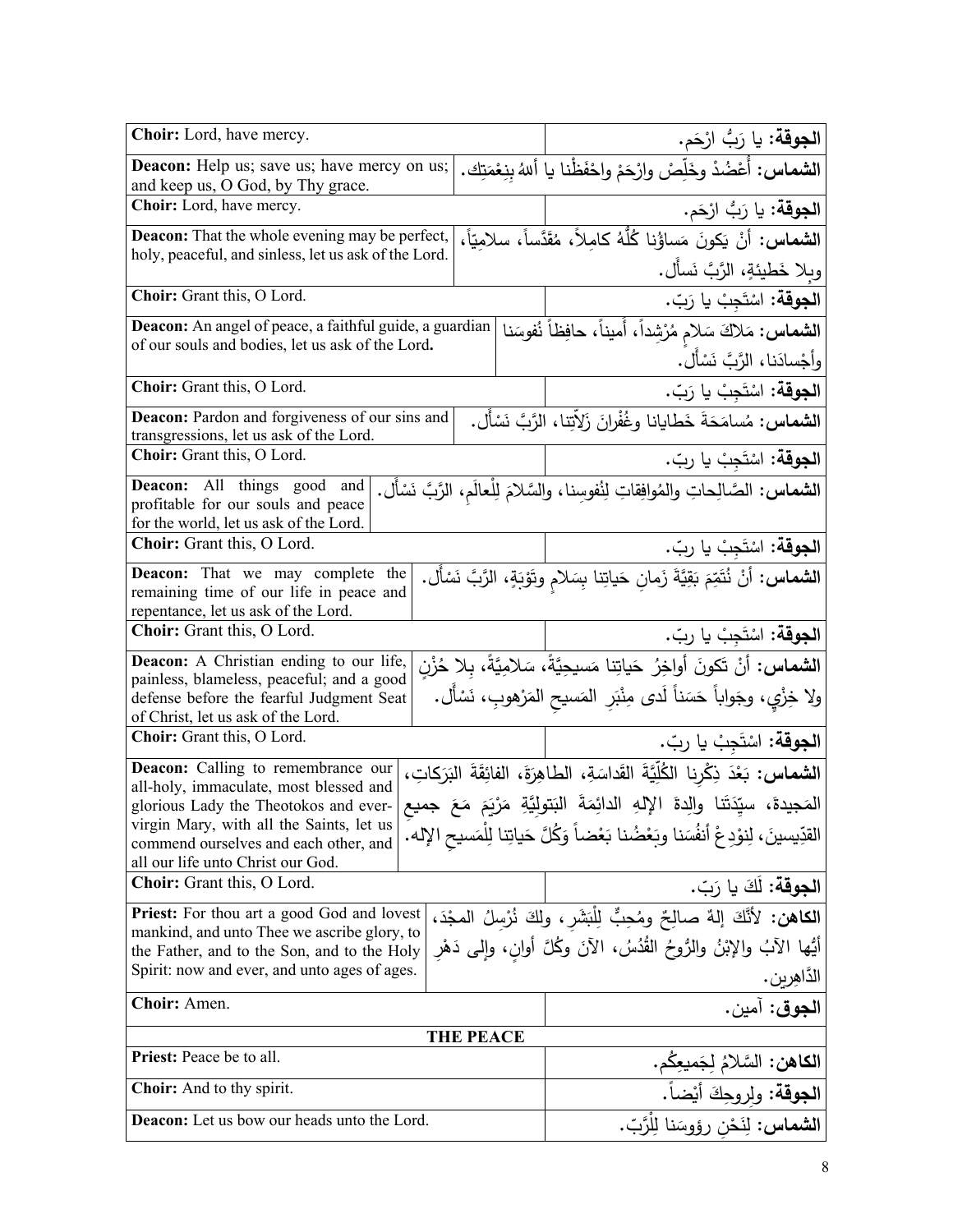| Choir: To thee, O Lord.                                                                                                             |  | ا <b>لجوقة:</b> لَكَ يا رَبّ.                                                          |  |  |
|-------------------------------------------------------------------------------------------------------------------------------------|--|----------------------------------------------------------------------------------------|--|--|
| All bow their heads as the priest says the following prayer:                                                                        |  |                                                                                        |  |  |
| Priest: O Lord our God, who didst bow the                                                                                           |  | ا <b>لكاهن:</b> أَيُّها الرَّبُّ إلهُنا، يا مَنْ طَأَطَأَ السَّماواتِ ونَزَلَ          |  |  |
| heavens and come down for the salvation of                                                                                          |  |                                                                                        |  |  |
| mankind: Look upon thy servants and thine<br>inheritance; for unto thee, the fearful Judge who                                      |  | لِخَلاصِ جِنْسِ البَشَرِ ، أَنظُرْ ۖ إِلَى عَبِيدِكَ وإِلَى ميراثِكَ ،                 |  |  |
| yet lovest mankind, have thy servants bowed                                                                                         |  | فإِنَّ عَبِيدَكَ قَدْ حَنَوا رُؤُوسَهُمْ وأَخْضَعُوا أَعْناقَهُمْ لَكَ، أَيُّها        |  |  |
| their heads and submissively inclined their                                                                                         |  | القاضى المَهيبُ المُحِبُّ البَشَرِ ، غيرَ مُنْتَظِرِينَ المَعونَةَ                     |  |  |
| necks, awaiting not help from men but entreating                                                                                    |  |                                                                                        |  |  |
| thy mercy and looking confidently for thy                                                                                           |  | مِنَ البَشَرِ ، بَلْ مُنْتَظِرِينَ رَحْمَتَكَ وِمُتَوَقِّعِينَ خَلاصَك.                |  |  |
| salvation. Guard them at all times, both during                                                                                     |  | فاحْفَظْهُمْ في كُلِّ حينِ، وفي هَذا المَساءِ الحاضِرِ،                                |  |  |
| this present evening and in the approaching<br>night, from every foe, from all adverse powers of                                    |  |                                                                                        |  |  |
| the devil and from vain thoughts and from evil                                                                                      |  | والليلِ المُقْبِلِ، مَصونينَ مِنْ كُلِّ فِعْلِ مُضادٍّ شَيطانِيّ،                      |  |  |
| imaginations.                                                                                                                       |  | ومِنَ الأَفْكارِ الباطِلَةِ والهَواجِسِ الشِّرّيزةِ.                                   |  |  |
| Priest: Blessed and glorified be the might of thy                                                                                   |  | ا <b>لكاهن:</b> لِيَكُنْ عِزُّ مُلْكَكَ مُبَارَكاً وَمُمَجَّداً أَيُّها الآبُ والابْنُ |  |  |
| kingdom: of the Father, and of the Son, and of                                                                                      |  |                                                                                        |  |  |
| the Holy Spirit; now and ever, and unto ages of                                                                                     |  | وَالرُوحُ الْقُدُسْ، الآنَ وَكُلَّ أَوَانِ وَإِلَى دَهْرِ الذَاهِرِينِ.                |  |  |
| ages.<br>Choir: Amen.                                                                                                               |  |                                                                                        |  |  |
|                                                                                                                                     |  | الجوقة: آمين.                                                                          |  |  |
| THE APOSTICHA FOR FORGIVENESS SUNDAY IN TONE FOUR                                                                                   |  |                                                                                        |  |  |
| Thy grace hath risen, O Lord, the illumination of                                                                                   |  | يا رَبُّ، لَقَدْ بَزَغَتْ نِعْمَتُكَ، لَقَدْ أَشْرَقَتِ اسْتِنارَةُ نُفوسنا.           |  |  |
| our souls hath shone forth. Lo, now is the                                                                                          |  | ها وَقْتٌ حَسَنٌ قُبولُهُ، ها أُوانُ التَّوْبَةِ. فَلْنَطْرَحْ أَعْمالَ                |  |  |
| acceptable time; the season of repentance hath                                                                                      |  |                                                                                        |  |  |
| come. Let us cast down the works of darkness,<br>and put on the works of light, that we may pass                                    |  | الظُّلْمَةِ ونَتَدَجَّجْ بِأَسْلِحَةِ النُّورِ لِكَيما نَجوزَ لُجَّةَ الصِّيام         |  |  |
| the great tempest of fasting and reach the summit                                                                                   |  | العَظيمَةِ، ونَبْلَغَ إلى قيامَةِ رَبّنا ومُخَلِّصِنا يَسوعَ                           |  |  |
| of the third-day Resurrection of our Lord and                                                                                       |  |                                                                                        |  |  |
| Savior Jesus Christ, the Savior of our souls.                                                                                       |  | المَسيح ذاتَ الثَّلاثَةِ الأيّامِ، مُخَلِّصِ نُفوسِنا.                                 |  |  |
| Verse 1. Unto Thee have I lifted up mine eyes, O                                                                                    |  | زِتَبْجَلَىٰ: إِلَيْكَ رَفَعْتُ عَيْنَيَّ يا ساكنِّ السماءِ، كما                       |  |  |
| Thou that dwellest in heaven. Behold, as the eyes of                                                                                |  | تَرتَفِعُ أَعْيُنُ العَبيدِ إِلَى أَيْدِي مَوالِيهُم، وعَيْنا الأُمَةِ                 |  |  |
| servants look unto the hands of their masters, as the                                                                               |  |                                                                                        |  |  |
| eyes of the handmaiden look unto the hands of her<br>mistress, so do our eyes wait upon the Lord our God,                           |  | إلى يَدَيِّ مَتَيَدَتِها، كَذَلِكَ تَرْتَفِعُ أَعُيُنَنَا إِلَى الرَّبِّ               |  |  |
| until He take pity upon us. Thy grace hath risen, O                                                                                 |  | <i>إِلَهِنا</i> حَتّ <i>ـى بَتَحَنَّنَ عَلَيْنا.</i> يا رَبُّ، لَقَدْ بَزَغَتْ         |  |  |
| Lord, the illumination of our souls hath shone forth.                                                                               |  |                                                                                        |  |  |
| Lo, now is the acceptable time; the season of                                                                                       |  | نِعْمَتُكَ، لَقَدْ أَشْرَقَتِ استِنارَةُ نُفوسنا. ها وَقْتٌ حَسَنٌ                     |  |  |
| repentance hath come. Let us cast down the works of                                                                                 |  | قُبولُهُ، ها أُوانُ التَّوْبَةِ. فَلْنَطْرَحْ أَعْمالَ الظَلْمَةِ                      |  |  |
| darkness, and put on the works of light, that we may                                                                                |  | ونَتَدَجَّجْ بأَسْلِحَةِ النُّورِ لكيما نَجوزَ لُجَّةَ الصِّيام                        |  |  |
| pass the great tempest of fasting and reach the                                                                                     |  |                                                                                        |  |  |
| summit of the third-day Resurrection of our Lord and                                                                                |  | العَظيمَةِ، ونَبْلُغَ إلى قيامَةِ ربّنا ومُخَلِّصِنا يَسوعَ                            |  |  |
| Savior Jesus Christ, the Savior of our souls.                                                                                       |  | المَسيح ذاتَ الثِّلاثَةِ الأَيّامِ، مُخَلِّصِ نُفوسِنا.                                |  |  |
|                                                                                                                                     |  |                                                                                        |  |  |
| <b>Verse 2.</b> Have mercy upon us O Lord, have<br>mercy upon us: for we are utterly humiliated.                                    |  | عز تكجك: ارْجَمْنا يارَبُ ارْجَمْنا، فَانَّنا كَتْبِراً ما امْتَلَأْنا                 |  |  |
| Let shame come on them that prosper, and                                                                                            |  | هَواناً، كَتْبِراً ما امْتَلَأْتْ أَنْفُسُنا عاراً مِنَ الْمُخْصِبِينَ،                |  |  |
| abasement on the proud.<br>O Christ God,                                                                                            |  |                                                                                        |  |  |
| <i>واهانَةٌ منَ المُسْتَكْبِرِينِ.</i> أَيُّها المَسيحُ الإِلَهُ المُمَجَّدُ في<br>glorified in the mention of Thy saints, send us, |  |                                                                                        |  |  |
| through their beseechings, the Great Mercy.                                                                                         |  | تَذْكار قدِّيسيكَ، أَفْرِغْ عَلَيْنا بِشَفاعاتِهِمْ الرَّحْمَةَ العُظْمى.              |  |  |
| THEOTOKION FOR FORGIVENESS SUNDAY IN TONE FOUR                                                                                      |  |                                                                                        |  |  |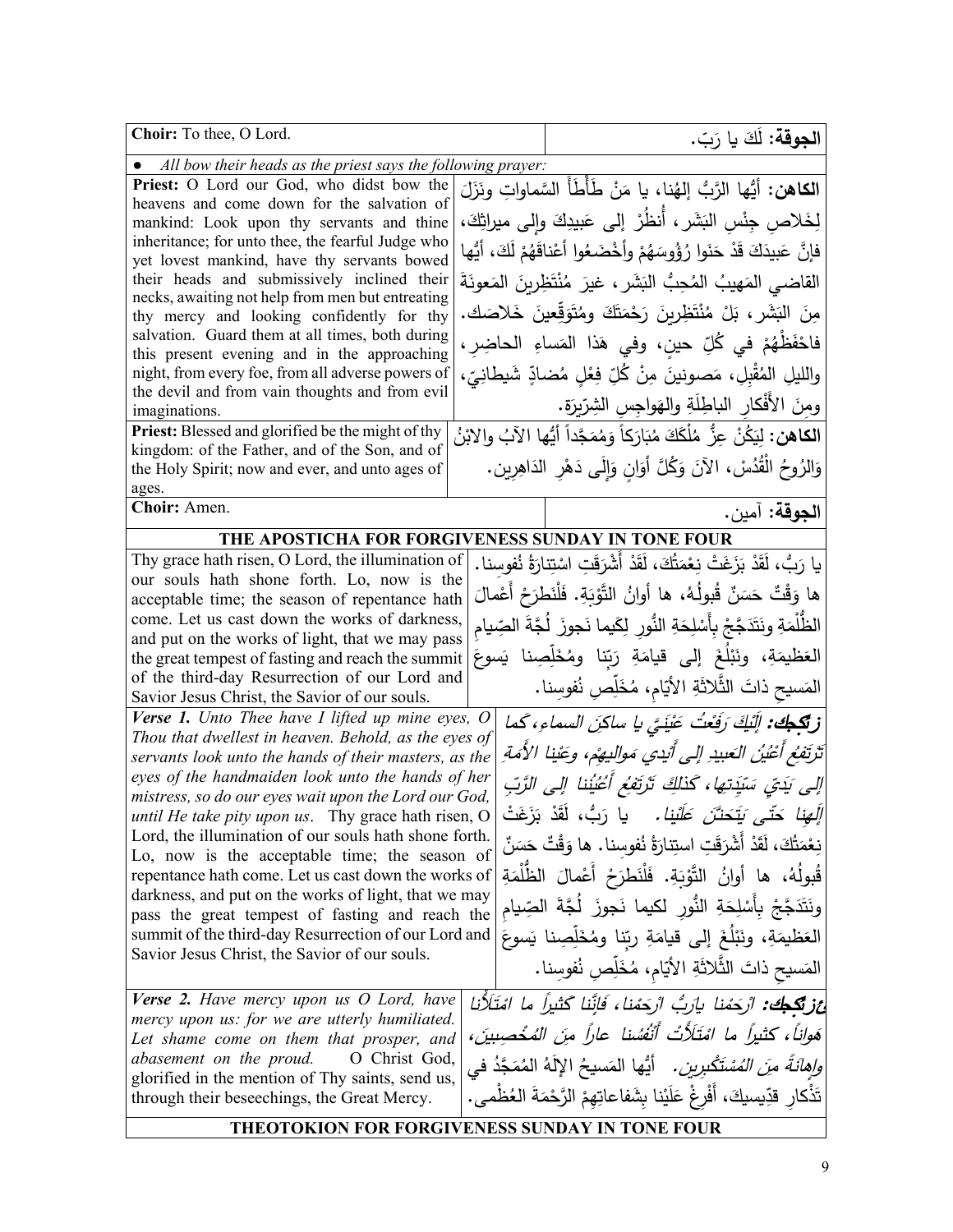| Glory to the Father, and to the Son, and to the                                                   | المَجْدُ للِآبِ، والابنِ، والرُّوحِ الْقُدْسِ. الآنَ وكُلَّ أُوانِ والِي               |
|---------------------------------------------------------------------------------------------------|----------------------------------------------------------------------------------------|
| Holy Spirit; both now and ever, and unto ages                                                     | دَ <i>هْرِ  الداهِرِينِ. آمين.</i> إنَّ مَراتِبَ المَلائِكَةِ يُمَجِّدونَكِ يا         |
| of ages. Amen. The ranks of angels praise<br>thee, O most holy Theotokos; for thou didst          |                                                                                        |
| bear God Who forever is with the Father and                                                       | والِدَةَ الإِلَهِ الطُّلِّيُّ قُدْسُها، لأَنَّكِ وَلَدْتِ الإِلَهَ الَّذي هُوَ         |
| the Holy Spirit, by Whose will the ranks of                                                       | مَوْجودٌ دائماً مع الآبِ والرُّوحِ، والَّذي بِمَشيئَتِهِ أقامَ أَجْنادَ                |
| angels arose from nothing. Wherefore,                                                             | المَلائِكَةِ مِنَ العَدَمِ. فإليهِ تَوَسَّلي أَنْ يُخَلِّصَ ويُنيرَ نُفوسَ             |
| beseech Him to save and lighten the souls of                                                      |                                                                                        |
| those who praise thee in Orthodoxy, O most<br>pure one.                                           | المُسَبِّحينَ لَكِ بِرَأْيٍ مُستَقيمٍ، يا كُلِّيَّةَ الطَّهارَة.                       |
| THE HYMN OF ST. SIMEON                                                                            | THE GOD-RECEIVER (Plain Reading)                                                       |
| Reader: Lord, now lettest thou Thy servant                                                        | القارئ: الآنَ أَطْلِقْ عَبْدَكَ أَيُّها السيّدُ على حَسَبٍ قَوْلِكَ                    |
| depart in peace, according to Thy word; for                                                       |                                                                                        |
| mine eyes have seen Thy salvation, which                                                          | بِسَلام، لأَنَّ عَيْنَيَّ قَدْ أَبْصَرَتا خَلاصَكَ الذي أَعْدَدْتَهُ أَمامَ            |
| Thou hast prepared before the face of all                                                         | كُلِّ الشُّعوبِ، نوراً لاسْتِعْلانِ الأُمَمِ، ومَجْداً لِشَعْبِكَ إسْرائيل.            |
| people, a light to lighten the Gentiles and                                                       |                                                                                        |
| the glory of Thy people Israel.                                                                   |                                                                                        |
|                                                                                                   | THE TRISAGION PRAYERS                                                                  |
| People: Holy God, Holy                                                                            | الشعب: قُدّوسٌ اللهُ، قُدّوسٌ القَوِيّ، قُدّوسٌ الذي لا يَموتُ، ارحَمْنا. (ثلاثًا )    |
| Mighty, Holy Immortal:                                                                            |                                                                                        |
| have mercy on us. (thrice)                                                                        |                                                                                        |
| Glory to the Father, and to the Son, and<br>to the Holy Spirit; both now and ever,                | المَجدُ للآبِ والإبْنِ والروحِ القُدُسِ، الآنَ وكُلَّ أوانٍ وإلى دَهْرِ                |
| and unto ages of ages. Amen.                                                                      | الداهِرينَ. آمين.                                                                      |
| All Holy Trinity, have mercy on us. Lord,                                                         | أَيُّها الثالوثُ القُدّوسُ، ارْحَمْنا. يا رَبُّ اغْفُرْ خَطايانا. يا                   |
| cleanse us from our sins. Master, pardon our                                                      |                                                                                        |
| iniquities. Holy God visit and heal our                                                           | سيّد تَجاوَزْ عَنْ سَيِّئَاتِنا. يا قُدّوسُ اطَّلِعْ واشْفِ أَمْراضَنا،                |
| infirmities, for Thy Name's sake.                                                                 | مِنْ أَجْلِ اسْمِكَ.                                                                   |
| Lord, have mercy. (thrice)                                                                        | يا رَبُّ ارْحَم. ( <i>ثلاثا</i> )                                                      |
| Glory to the Father, and to the Son, and to the                                                   | المَجْدُ للآبِ والابنِ والروحِ الْقُدْسِ، الآنَ وكلَّ أوانِ والِي                      |
| Holy Spirit; both now and ever, and unto ages of                                                  |                                                                                        |
| ages. Amen.                                                                                       | دهرِ الداهرينَ. آمين.                                                                  |
| Our Father, who art in heaven, hallowed be thy                                                    | أبانا الذي في السَّماواتِ، لِيَتَقَدَّسِ اسْمُكَ، لِيَأْتِ مَلَكوتُكَ،                 |
| Name; thy kingdom come; thy will be done, on                                                      | لِتَكُنْ مَشيئَتُكَ كَمَا في السَّماءِ كَذلِكَ على الأَرْضِ، خُبْزَنِا                 |
| earth, as it is in heaven. Give us this day our<br>daily bread; and forgive us our trespasses, as |                                                                                        |
| we forgive those who trespass against us, and                                                     | الْجَوْهَرِيّ أَعْطِنَا اليومَ، واتْرُكْ لَنَا ما علَيْنا، كما نَترُكُ نَحْنُ          |
| lead us not into temptation, but deliver us from                                                  | لِمَنْ لَنا عَلَيْهِ، ولا تُدْخِلْنَا في تَجْرِبِةٍ، لَكِنْ نَجِّنَا مِنَ الشِرِّيرِ . |
| the evil one.                                                                                     |                                                                                        |
| <b>Priest:</b> For Thine is the kingdom, and the power,                                           | ا <b>لكاهن:</b> لأنَّ لَكَ المُلْكَ، والقُوَّةَ، والمَجْدَ، أَيُّها الآبُ والإبنُ      |
| and the glory: of the Father, and of the Son, and                                                 |                                                                                        |
| of the Holy Spirit, now and ever, and unto ages of                                                | والروحُ القُدُسُ، الآنَ وكلَّ أوانِ وإلى دهرِ الداهرين.                                |
| ages.                                                                                             |                                                                                        |
| Choir: Amen.                                                                                      | ا <b>لجوقة:</b> آمين.                                                                  |
|                                                                                                   | <b>LENTEN APOLYTIKIA IN TONE FIVE</b>                                                  |
| Rejoice, O Virgin Theotokos, Mary full of grace;                                                  | إِفْرَحِي يا وِالِدَةَ الإِلَهِ الْعَذْرِاءِ، مَرْبَمُ يا مُمْتَلِّئَةً نِعْمَةً،      |
| the Lord is with you. Blessed art you among                                                       | الرَّبُّ مَعَكِ. مُبارَكَةٌ أنتِ في النِّساءِ ومُبارَكَةٌ هي ثَمَرَةُ                  |
| women and blessed is the fruit of your womb, for                                                  |                                                                                        |
| you have borne the Savior of our souls. (The<br>clergy and people prostrate.)                     | بَطْنِكِ، لأَنَّكِ وَلَدْتِ مُخَلِّصَ نُفوسنا. (سَجْدة)                                |
|                                                                                                   |                                                                                        |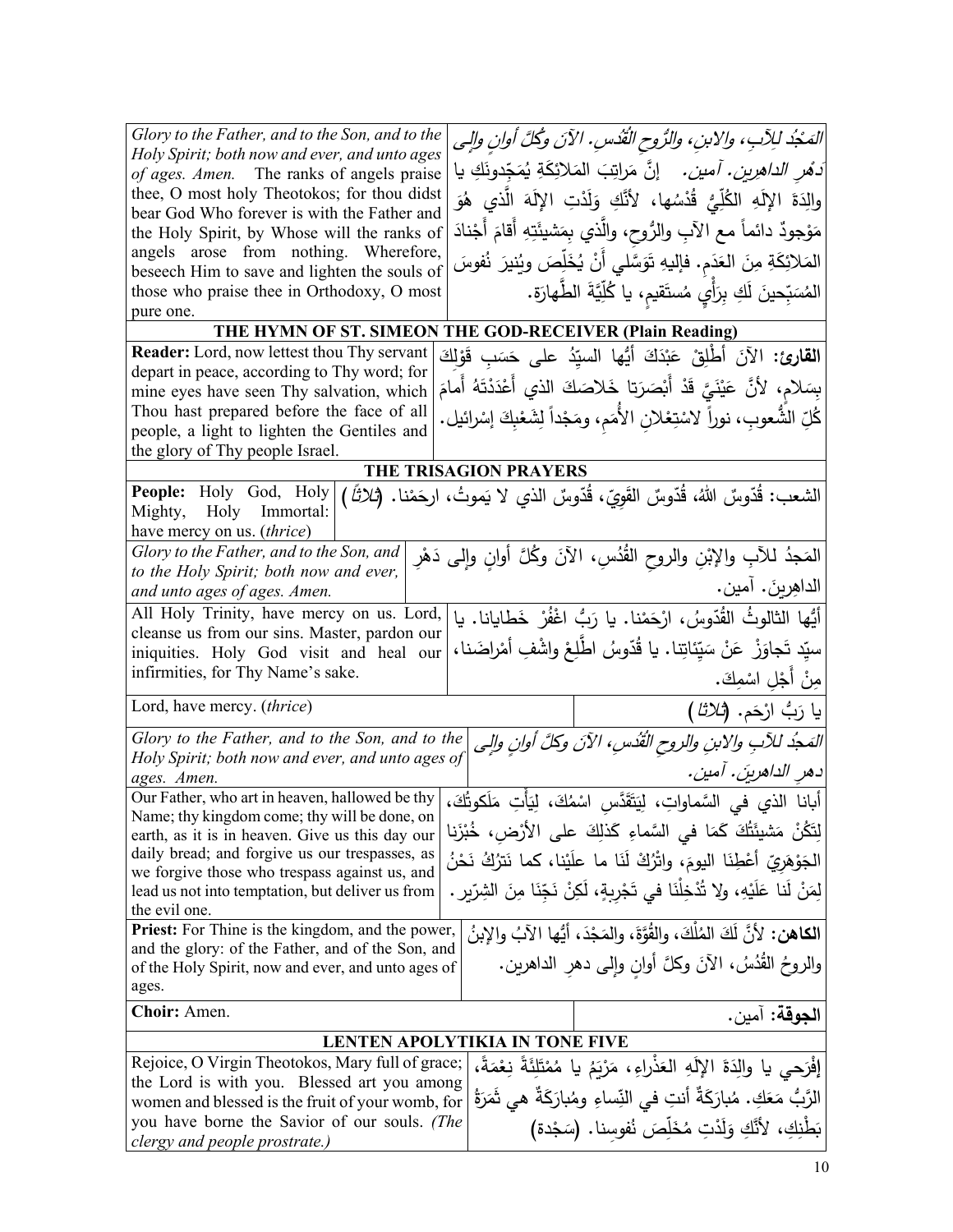| Glory to the Father, and to the Son, and to the Holy                                                     | <i>التَعْبُدُ للِآبِ، والابنِ، والروح القُدُسِ.</i> يا صابغَ                            |
|----------------------------------------------------------------------------------------------------------|-----------------------------------------------------------------------------------------|
| Spirit. O Baptizer of Christ, remember us all, that                                                      |                                                                                         |
| we may be delivered from our iniquities, for to you                                                      | المَسيح أَذْكُرْ جَماعَتَنا، لِكَيْ نَنْجُوَ مِنْ آثامِنا، لأنَّكَ                      |
| is given grace to intercede for us. (The clergy and                                                      | قَدْ أَعْطِيتَ نِعْمَةً لِتَتَشَفَّعَ فينا. (سَجْدة)                                    |
| people prostrate.)                                                                                       |                                                                                         |
| Now and ever, and unto ages of ages. Amen.<br>Intercede for us, O holy apostles and all the saints, that | أَيُّها الرُّسُلُ الأَطْهارُ وجَميعَ القدِّيسينَ، تَوَسَّلوا                            |
| we may be delivered from perils and sorrows, for we                                                      | مِنْ أَجْلِنا لِكَيْ نَنْجُوَ مِنَ الشَّدائِدِ والأَحْزانِ، لأنَّنا                     |
| have acquired you as fervent intercessors before the                                                     |                                                                                         |
| Savior. (The clergy and people prostrate.)                                                               | قَدْ أَحْرَزْنِاكُمْ شُفَعاءَ لدى المُخَلِّص. (سَجْدة)                                  |
| Beneath your compassion we take                                                                          | <i>الآنَ وكلَّ أوانِ وإلى دهرِ الداهرينَ، آمين.</i> يا والِذَةَ الإلَهِ، إذْ            |
| refuge, O Theotokos, do not despise our                                                                  | قَدْ لَجَأْنا تَحْتَ كَنَفِ تَحَنُّنِكِ، فَلا تُعْرِضي عَنْ تَوَسُّلاتِنا في            |
| supplications in adversity, but deliver us                                                               |                                                                                         |
| from perils, O only pure and only<br>blessed one (No prostration.)                                       | الضِّيقاتِ، بَلْ نَجِّينا مِنَ الشَّدائِدِ أَيَّتُها النَّقيَّةُ المُبارَكَةُ وَحْدَكِ. |
| <b>Reader:</b> Lord, have mercy. (40 times)                                                              | القارئ: يا رَبُّ ارْحَمْ. (أَرْبَعينَ صَوْتاً، بصَوْتٍ هادِئِ)                          |
| Reader: Glory to the Father, and to the Son,                                                             | ا <b>لقارئ:</b> المَجْدُ لِلآبِ، والابْنِ، والروح القُدُسِ. الآنَ وكُلَّ                |
| and to the Holy Spirit; both now and ever, and                                                           |                                                                                         |
| unto ages of ages. Amen.                                                                                 | أُوانِ وَإِلَى دَهْرِ الدَاهِرِينَ. آمين.                                               |
| Reader: More honorable than the Cherubim, and                                                            | ا <b>لقارئ:</b> يا مَنْ هِيَ أكرَمُ مِنَ الشاروبيم، وأرفَعُ مجداً                       |
| more glorious beyond compare than the Seraphim,                                                          | بِغَيْرِ قِياسٍ مِنَ السارافيم، التي بِدونِ فَسادٍ وَلَدَتْ                             |
| thou who without corruption bearest God the Word                                                         |                                                                                         |
| and art truly Theotokos: we magnify thee.                                                                | كَلِمَةَ الله، حقاً إنَّكِ والِدَةُ اﻹلهِ إيّاكِ نُعَظِّم.                              |
| Reader: Bless, father, in the Name of the Lord.                                                          | القارئ: باسْمِ الرَّبِّ، باركْ يا أب.                                                   |
| Priest: Christ our God, the Existing One, is blessed,                                                    | ا <b>لكاهن:</b> المَسيحُ إلهُنا، الذي هُوَ مُبارَكٌ كُلَّ حينِ،                         |
| always, now and ever, and unto ages of ages.                                                             | الآنَ وكلَّ أُوانِ وإِلَى دَهْرِ الداهِرِينِ.                                           |
|                                                                                                          |                                                                                         |
| Reader: Amen. O heavenly King, support our<br>believing kings; confirm their faith; guide the            | ا <b>لجوقة:</b> آمين. أَيُّها المَلِكُ السَّماوِي، أَيِّدْ عَبِيدَكَ                    |
| nations; give peace to the world and preserve                                                            | الْمُؤْمِنينَ، وَطِّدِ الإِيمانَ، هَدِّيءِ الأُمَمَ، أَعْطِ العالَمَ                    |
| well this holy church. Grant repose to our                                                               | السَّلامَ، واحْفَظْ هَذِهِ الكَنيسَةَ المُقَدَّسَةَ حِفْظاً جَيِّداً، وَرَتِّبِ         |
| departed fathers and brothers, in the dwelling-                                                          |                                                                                         |
| places of the righteous. Receive us in                                                                   | المُتَوَفِّينَ مِنْ آبائِنا وإِخْوَتِنا في مَساكِنِ الصِّدّيقينَ، وتَقَبَّلْنا          |
| repentance and confession, for Thou art good                                                             | بالْتَوْبَةِ والإعْتِرافِ، بما أنَّكَ صالِحٌ ومُحِبُّ لِلبَشَرِ .                       |
| and the Lover of mankind.                                                                                |                                                                                         |
|                                                                                                          | THE PRAYER OF ST. EPHRAIM THE SYRIAN                                                    |
| <b>Priest:</b> O Lord and Master of my life, take                                                        | ا <b>لكاهن:</b> أَيُّهَا الزَّبُّ وَسَيِّدُ حَيَاتِي، أَعْتِقْني مِنْ رُوحٍ البَطْالَةِ |
| from me the spirit of sloth, despair, lust of<br>power, and idle talk. (The clergy and people            | وَالفُضُولِ، وَحُبِّ الرِّئاسَةِ وَالكَلامِ الْبَاطِلِ. (سَجْدَة)                       |
| <i>prostrate.</i> )                                                                                      |                                                                                         |
| Priest: But give rather the spirit of chastity, humility,                                                | ا <b>لكاهن:</b> وَأَنْعِمْ عَلَيَّ أَنَا عَبدَكَ بِرُوحٍ العِفَّةِ،                     |
| patience, and love to Thy servant. (The clergy and                                                       |                                                                                         |
| <i>people prostrate.</i> )                                                                               | وَالنَّواضُـع، وَالصَّبر ، وَالمَحبَّةِ. (سَجْدَة)                                      |
| <b>Priest:</b> Yea, O Lord and King, grant me to see                                                     | ا <b>لكاهن:</b> نَعَمْ، يا مَلِكي وَإِلَهي، هَبْ لِي أَنْ أَعْرِفَ ذُنوبِي              |
| my own transgressions and not to judge my                                                                | وعُيوبِي، وَأَنْ لا أَدِينَ إِخْوَتِي، فَإِنَّكَ مُبَارَكٌ إِلَى دَهر                   |
| brother; for blessed art Thou unto ages of ages.                                                         |                                                                                         |
| Amen. (The clergy and people prostrate.)                                                                 | الدَّاهرين. آمين. (سَجْدَة)                                                             |
|                                                                                                          | <b>THE DISMISSAL</b>                                                                    |